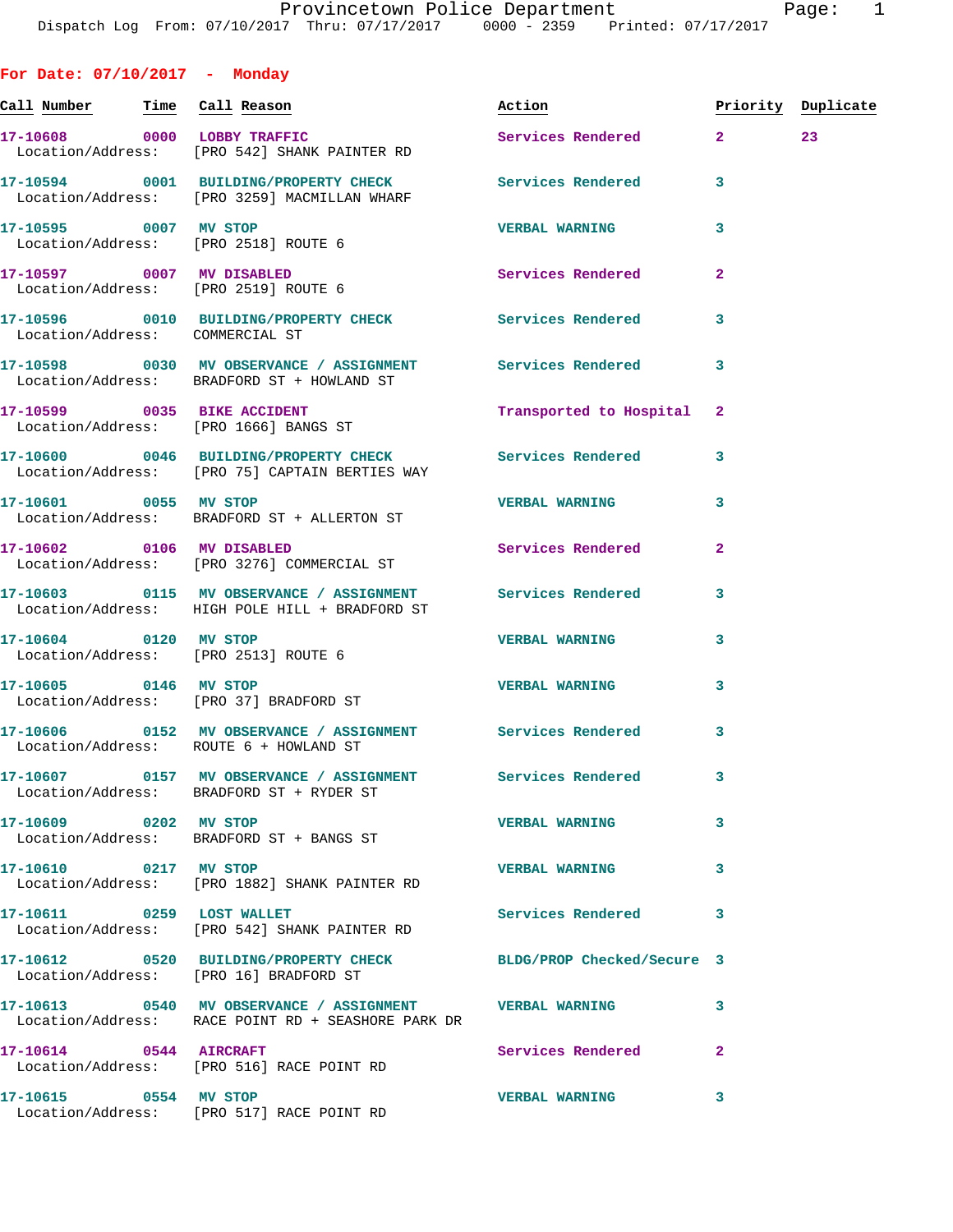## Provincetown Police Department Page: 2

Dispatch Log From: 07/10/2017 Thru: 07/17/2017 0000 - 2359 Printed: 07/17/2017

|                                                                   | 17-10616 0617 MV STOP<br>Location/Address: [PRO 517] RACE POINT RD                                       | <b>VERBAL WARNING</b>      | $\mathbf{3}$            |
|-------------------------------------------------------------------|----------------------------------------------------------------------------------------------------------|----------------------------|-------------------------|
| 17-10617 0752 SERVICE CALL                                        | Location/Address: [PRO 732] BRADFORD ST                                                                  | Services Rendered 3        |                         |
| Location/Address: [PRO 571] ALDEN ST                              | 17-10618 0807 SUSPICIOUS ACTIVITY                                                                        | Could Not Locate           | $\overline{2}$          |
|                                                                   | 17-10619 0851 SERVICE CALL/COURT<br>Location/Address: [PRO 542] SHANK PAINTER RD                         | <b>Services Rendered</b>   | 3                       |
|                                                                   | 17-10620 0901 BUILDING/PROPERTY CHECK<br>Location/Address: [PRO 1737] BRADFORD ST                        | <b>Services Rendered</b>   | 3                       |
|                                                                   | 17-10621 0940 MV OBSERVANCE / ASSIGNMENT Services Rendered<br>Location/Address: [PRO 1276] RACE POINT RD |                            | 3                       |
| 17-10622 0951 MV STOP                                             | Location/Address: [PRO 3137] RACE POINT RD                                                               | <b>VERBAL WARNING</b>      | 3                       |
| 17-10623 0957 FOLLOW UP<br>Location/Address: COMMERCIAL ST        |                                                                                                          | Services Rendered          | $\overline{2}$          |
|                                                                   | 17-10624 1007 BUILDING/PROPERTY CHECK<br>Location/Address: [PRO 2483] COMMERCIAL ST                      | <b>Services Rendered</b>   | 3                       |
|                                                                   | 17-10625 1021 BUILDING/PROPERTY CHECK<br>Location/Address: [PRO 3430] COMMERCIAL ST                      | <b>Services Rendered</b>   | 3                       |
|                                                                   | 17-10626 1100 BUILDING/PROPERTY CHECK<br>Location/Address: [PRO 3259] MACMILLAN WHARF                    | <b>Services Rendered</b>   | $\mathbf{3}$            |
| 17-10627 1111 MV STOP                                             | Location/Address: [PRO 3069] BRADFORD ST                                                                 | <b>VERBAL WARNING</b>      | 3                       |
| 17-10628 1117 FOLLOW UP                                           | Location/Address: [PRO 1115] STANDISH ST                                                                 | No Action Required         | $\mathbf{2}$            |
|                                                                   | 17-10629 1146 LOST WALLET RED WALLET<br>Location: [PRO 3431] LOPES SQUARE                                | SPOKEN TO                  | 3                       |
|                                                                   | 17-10630 1201 SERVE RESTRAINING ORDER<br>Location/Address: [PRO 1857] BRADFORD ST                        | No Action Required         | $\mathbf{2}$            |
|                                                                   | 17-10631 1325 PARK, WALK & TALK<br>Location: [PRO 3431] LOPES SQUARE                                     | Services Rendered          | $\overline{2}$          |
| 17-10632 1341 LOST CA D/L<br>Location/Address: [PRO 80] CARVER ST |                                                                                                          | Services Rendered 3        |                         |
| 17-10633 1345 COMPLAINT                                           |                                                                                                          | Investigated               | $\mathbf{3}$            |
| Location/Address: COMMERCIAL ST                                   | 17-10634 1404 BUILDING/PROPERTY CHECK                                                                    | BLDG/PROP Checked/Secure 3 |                         |
|                                                                   | Location/Address: [PRO 3033] COMMERCIAL ST<br>17-10636 1558 MEDICAL EMERGENCYDOT                         | Transported to Hospital 1  |                         |
| 17-10639    1634    SERVE SUMMONS                                 | Location/Address: [PRO 440] HARRY KEMP WAY                                                               | Services Rendered 3        |                         |
| Location/Address: COMMERCIAL ST                                   | 17-10638 1720 LOST FORD FOCUS KEYS                                                                       | Services Rendered          | $\overline{\mathbf{3}}$ |
|                                                                   | Location: [PRO 3431] LOPES SQUARE                                                                        |                            |                         |
| 17-10640 1728 MV ACCIDENT<br>Location/Address: RYDER ST EXT       |                                                                                                          | Services Rendered 1        |                         |
|                                                                   | 17-10641 1750 LOST IPHONE PINK/GREY CASE Services Rendered 3                                             |                            |                         |

Location: [PRO 3431] LOPES SQUARE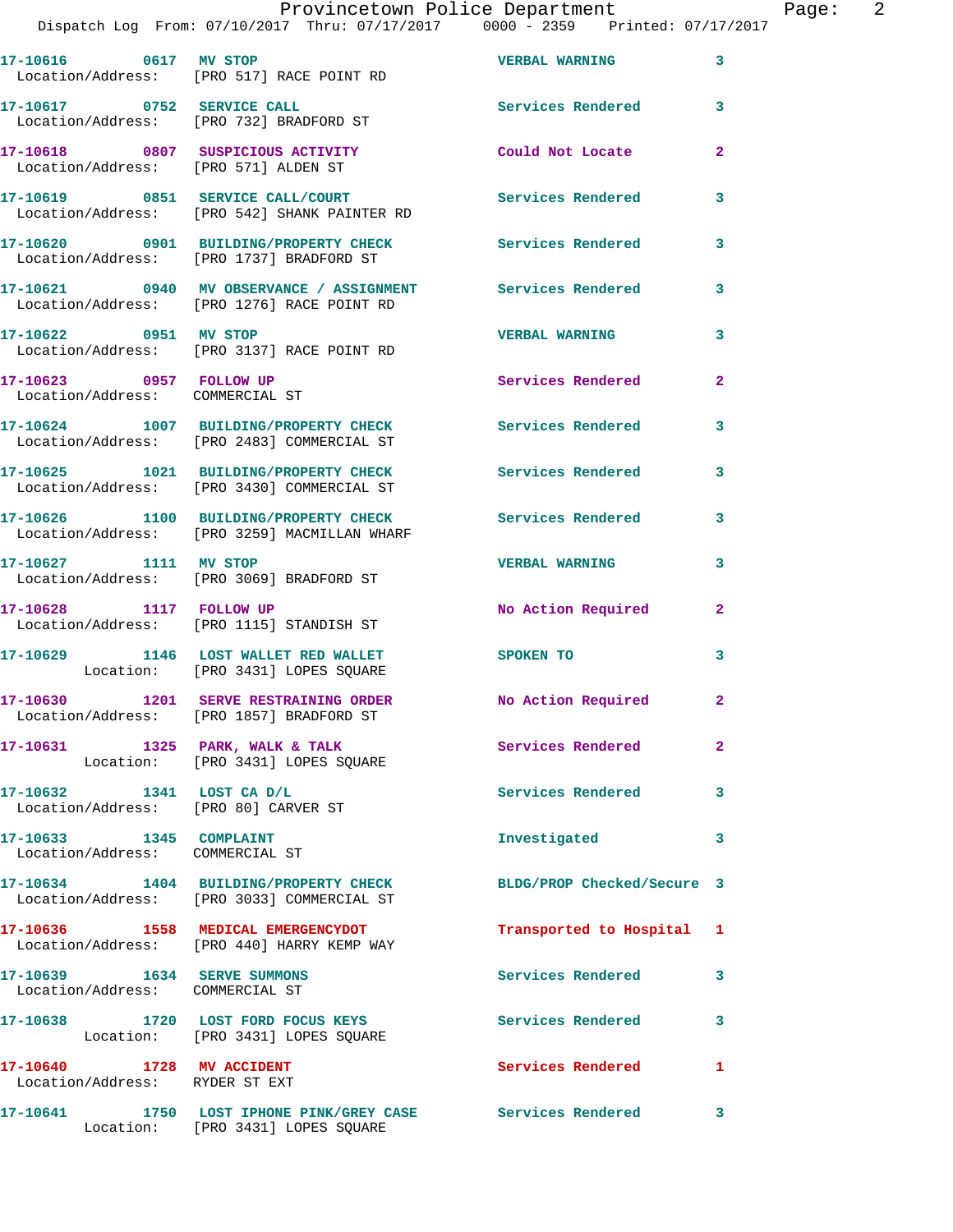| 17-10642<br>Location: | 1812<br>MV STOP<br>[PRO 3431] LOPES SQUARE                                         | <b>VERBAL WARNING</b> | 3 |
|-----------------------|------------------------------------------------------------------------------------|-----------------------|---|
| 17-10643              | 1822<br>COMPLAINT - STREET PERFORMERS<br>Location/Address: [PRO 175] COMMERCIAL ST | <b>SPOKEN TO</b>      | 3 |
| 17-10644              | 1836<br>PARK, WALK & TALK<br>Location/Address: [PRO 3442] COMMERCIAL ST            | Services Rendered     | 2 |
| 17-10645              | 1840 ALARM - FIRE<br>Location/Address: [PRO 3736] COMMERCIAL ST                    | Services Rendered     | 1 |

**17-10646 1845 DISTURBANCE Services Rendered 1**  Location/Address: [PRO 488] MAYFLOWER ST

**17-10647 1909 911 GENERAL Could Not Locate 1**  Location/Address: [PRO 2585] PROVINCELANDS RD

**17-10648 1932 FOUND CREDIT CARD Services Rendered 3**  Location/Address: [PRO 105] COMMERCIAL ST 17-10649 1949 PARK, WALK & TALK **Services Rendered** 2

 Location/Address: [PRO 204] COMMERCIAL ST **17-10650 1959 MV DISABLED Services Rendered 2**  Location/Address: [PRO 3287] ROUTE 6

**17-10651 2013 BUILDING/PROPERTY CHECK BLDG/PROP Checked/Secure 3**  Location/Address: [PRO 519] RACE POINT RD

**17-10652 2018 MV STOP VERBAL WARNING 3**  Location/Address: [PRO 165] COMMERCIAL ST

**17-10654 2213 BUILDING/PROPERTY CHECK BLDG/PROP Checked/Secure 3**  Location/Address: [PRO 3287] ROUTE 6 **17-10655 2305 MEDICAL EMERGENCY Transported to Hospital 1** 

 Location/Address: [PRO 2977] COMMERCIAL ST **17-10656 2331 BUILDING/PROPERTY CHECK Services Rendered 3**  Location/Address: [PRO 526] RYDER ST EXT

17-10657 2353 DISTURBANCE Services Rendered 1 Location/Address: [PRO 208] COMMERCIAL ST

## **For Date: 07/11/2017 - Tuesday**

| 17-10666 0000                                         | <b>LOBBY TRAFFIC</b><br>Location/Address: [PRO 542] SHANK PAINTER RD                                               | <b>Services Rendered</b>   | $\overline{2}$ | 37 |
|-------------------------------------------------------|--------------------------------------------------------------------------------------------------------------------|----------------------------|----------------|----|
| 17-10671 0000                                         | FOUND ATM CARD<br>Location/Address: [PRO 105] COMMERCIAL ST                                                        | Services Rendered          | 3              |    |
| 17-10658 0029<br>Location/Address: [PRO 2513] ROUTE 6 | <b>MV STOP</b>                                                                                                     | <b>VERBAL WARNING</b>      | 3              |    |
|                                                       | Location/Address: [PRO 2558] BRADFORD ST                                                                           | <b>False Alarm</b>         |                |    |
|                                                       | 17-10660 0048 BUILDING/PROPERTY CHECK<br>Location/Address: [PRO 488] MAYFLOWER ST                                  | BLDG/PROP Checked/Secure 3 |                |    |
|                                                       | 17-10661      0057   MV OBSERVANCE / ASSIGNMENT      Services Rendered<br>Location/Address: BRADFORD ST + RYDER ST |                            | 3              |    |
| 17-10662 0111                                         | MV STOP<br>Location/Address: BRADFORD ST + ALDEN ST                                                                | <b>VERBAL WARNING</b>      | 3              |    |
| 0116<br>17-10663                                      | MV OBSERVANCE / ASSIGNMENT                                                                                         | Services Rendered          | 3              |    |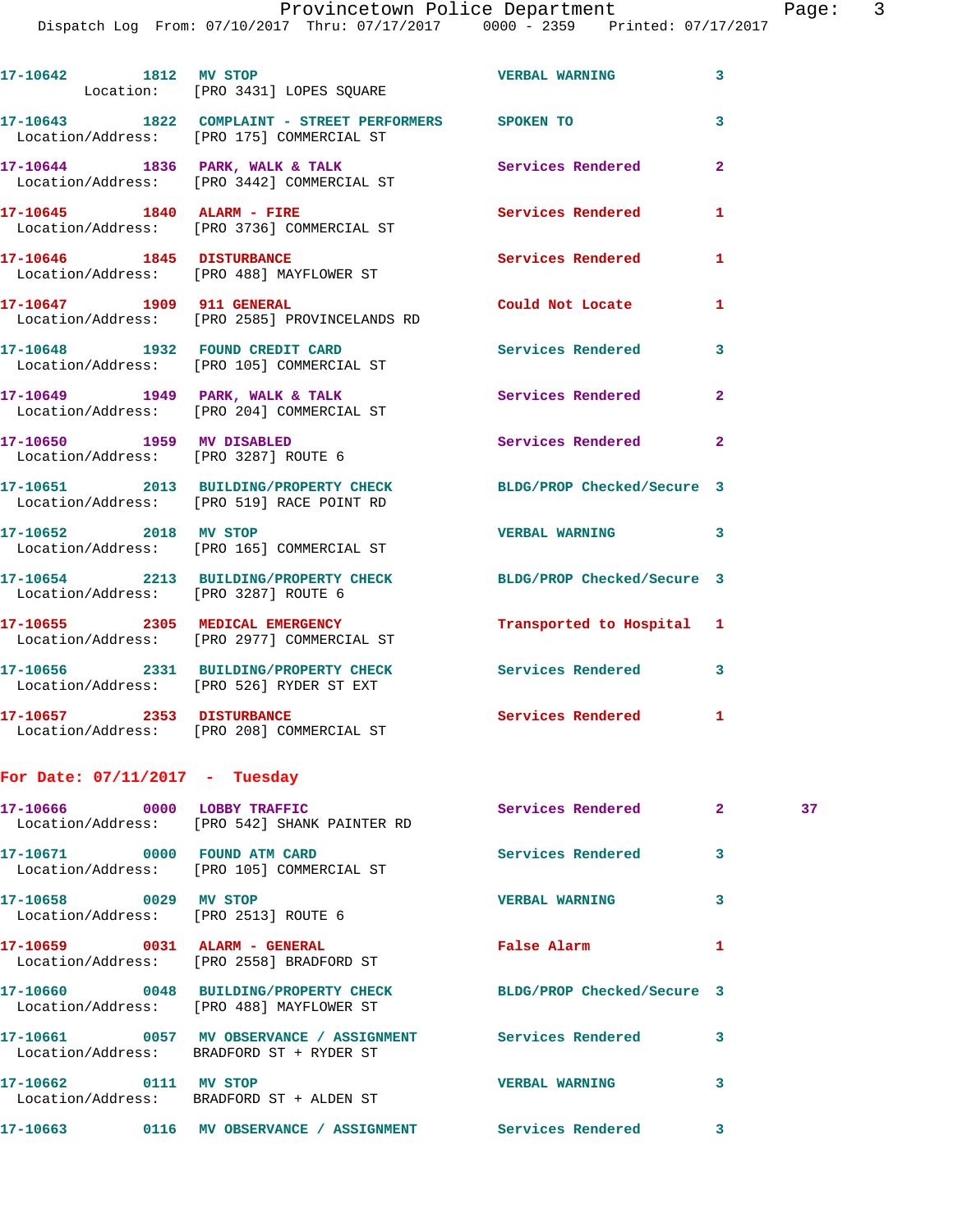|                                                            | Provincetown Police Department Page:<br>Dispatch Log From: 07/10/2017 Thru: 07/17/2017 0000 - 2359 Printed: 07/17/2017 |                                                                                                                                                                                                                                |                |   | $\overline{4}$ |
|------------------------------------------------------------|------------------------------------------------------------------------------------------------------------------------|--------------------------------------------------------------------------------------------------------------------------------------------------------------------------------------------------------------------------------|----------------|---|----------------|
|                                                            | Location/Address: BRADFORD ST + RYDER ST                                                                               |                                                                                                                                                                                                                                |                |   |                |
|                                                            | 17-10665 0129 MV STOP<br>Location/Address: [PRO 2489] BRADFORD ST                                                      | Citation / Warning Issue 3                                                                                                                                                                                                     |                |   |                |
| Location/Address: COMMERCIAL ST                            | 17-10668 0232 BUILDING/PROPERTY CHECK BLDG/PROP Checked/Secure 3                                                       |                                                                                                                                                                                                                                |                |   |                |
|                                                            | 17-10669 0321 COMPLAINT<br>Location/Address: [PRO 2550] ALDEN ST                                                       | Could Not Locate 3                                                                                                                                                                                                             |                |   |                |
| Location/Address: [PRO 656] COOK ST                        | 17-10672 0415 MEDICAL EMERGENCY Transported to Hospital 1                                                              |                                                                                                                                                                                                                                |                |   |                |
| Location/Address: ROUTE 6                                  | 17-10673 0539 MV OBSERVANCE / ASSIGNMENT Services Rendered 3                                                           |                                                                                                                                                                                                                                |                |   |                |
|                                                            | 17-10674 0555 FLIGHT COVERAGE<br>Location/Address: [PRO 516] RACE POINT RD                                             | SPOKEN TO AND TO A RESIDENCE A STRUCK OF A RESIDENCE OF A RESIDENCE OF A RESIDENCE OF A REPORT OF A RESIDENCE OF A REPORT OF A REPORT OF A REPORT OF A REPORT OF A REPORT OF A REPORT OF A REPORT OF A REPORT OF A REPORT OF A | $\overline{2}$ | 4 |                |
|                                                            | 17-10675 0652 SLEEPING IN OPEN<br>Location/Address: [PRO 3271] BRADFORD ST                                             | <b>VERBAL WARNING</b>                                                                                                                                                                                                          | $\mathbf{2}$   |   |                |
|                                                            | 17-10677 0752 BUILDING/PROPERTY CHECK Services Rendered<br>Location/Address: [PRO 2977] COMMERCIAL ST                  |                                                                                                                                                                                                                                | 3              |   |                |
|                                                            | 17-10678 0815 BUILDING/PROPERTY CHECK Services Rendered<br>Location/Address: [PRO 2483] COMMERCIAL ST                  |                                                                                                                                                                                                                                | 3              |   |                |
|                                                            | 17-10679 0826 LOST IPHONE<br>Location/Address: [PRO 542] SHANK PAINTER RD                                              | Services Rendered                                                                                                                                                                                                              | 3              |   |                |
|                                                            | 17-10680 0836 COMPLAINT<br>Location/Address: [PRO 2539] RYDER ST EXT                                                   | <b>VERBAL WARNING</b>                                                                                                                                                                                                          | 3              |   |                |
| Refer To Arrest: 17-147-AR                                 | 17-10681 0839 PRISONER TRANSPORT Neferred to Other Agency 3<br>Location/Address: [PRO 542] SHANK PAINTER RD            |                                                                                                                                                                                                                                |                |   |                |
|                                                            | 17-10682 0924 FOUND WALLET/RETURNED Services Rendered 3<br>Location/Address: [PRO 3784] COMMERCIAL ST                  |                                                                                                                                                                                                                                |                | 1 |                |
| 17-10683 0929 LOST WALLET                                  | Location/Address: [PRO 165] COMMERCIAL ST                                                                              | Services Rendered                                                                                                                                                                                                              |                |   |                |
|                                                            | 17-10684 0935 MV ACCIDENT/PAST OCCURRED Services Rendered 1<br>Location/Address: [PRO 3296] SHANK PAINTER RD           |                                                                                                                                                                                                                                |                |   |                |
| 17-10685 0951 DISTURBANCE                                  | Location/Address: [PRO 3259] MACMILLAN WHARF                                                                           | <b>Services Rendered</b>                                                                                                                                                                                                       | -1             |   |                |
|                                                            | 17-10735 1025 SERVICE CALL/POWER OUTAGE Services Rendered<br>Location/Address: [PRO 542] SHANK PAINTER RD              |                                                                                                                                                                                                                                | 3              |   |                |
|                                                            | 17-10687 1038 SUSPICIOUS ACTIVITY<br>Location/Address: [PRO 658] MOZART AVE                                            | <b>Services Rendered</b>                                                                                                                                                                                                       | $\mathbf{2}$   |   |                |
|                                                            | 17-10688 1050 LOST DRIVER'S LICENSE Services Rendered<br>Location/Address: [PRO 542] SHANK PAINTER RD                  |                                                                                                                                                                                                                                | 3              |   |                |
|                                                            | 17-10689 1104 LOST JEEP KEY<br>Location/Address: [PRO 542] SHANK PAINTER RD                                            | <b>Services Rendered</b>                                                                                                                                                                                                       | 3              |   |                |
|                                                            | 17-10690 1110 MV OBSERVANCE / ASSIGNMENT Services Rendered<br>Location/Address: [PRO 3430] COMMERCIAL ST               |                                                                                                                                                                                                                                | 3              |   |                |
| 17-10691 1119 FENCE DAMAGED<br>Refer To Accident: 17-45-AC | Location/Address: [PRO 813] COMMERCIAL ST                                                                              | Services Rendered 3                                                                                                                                                                                                            |                |   |                |
|                                                            | 17-10693 1151 FALL DETECTION/RESCUE Services Rendered 1                                                                |                                                                                                                                                                                                                                |                |   |                |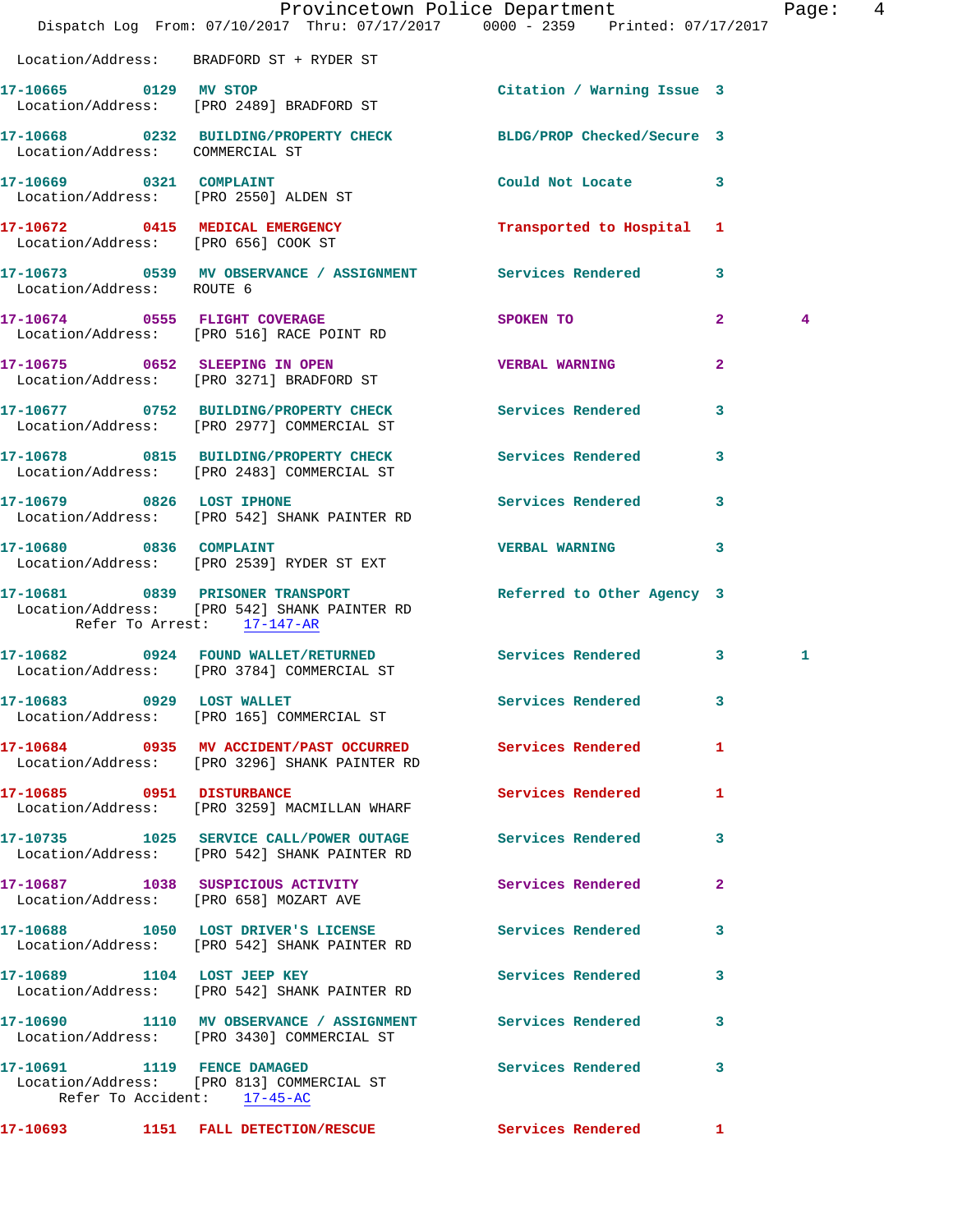|                                                                   | Provincetown Police Department<br>Dispatch Log From: 07/10/2017 Thru: 07/17/2017 0000 - 2359 Printed: 07/17/2017 |                          |                         |
|-------------------------------------------------------------------|------------------------------------------------------------------------------------------------------------------|--------------------------|-------------------------|
|                                                                   | Location/Address: [PRO 2667] CAPTAIN BERTIES WAY                                                                 |                          |                         |
| Refer To Accident: 17-46-AC                                       | 17-10694 1217 PARKED MV ACCIDENT<br>Location/Address: [PRO 144] COMMERCIAL ST                                    | Services Rendered        | 1                       |
| 17-10695 1313 DRONE USE<br>Location/Address: [PRO 2513] ROUTE 6   |                                                                                                                  | <b>GONE ON ARRIVAL</b>   | $\overline{a}$          |
|                                                                   | 17-10696 1324 KEEP THE PEACE<br>Location/Address: [PRO 3188] MEADOW RD                                           | Services Rendered        | $\overline{a}$          |
| Location/Address: [PRO 2521] ROUTE 6                              | 17-10698 1342 MV OPERATIONS COMPLAINT Could Not Locate                                                           |                          | $\overline{a}$          |
|                                                                   | 17-10699 1416 PARKED MV COMPLAINT Services Rendered<br>Location/Address: [PRO 149] COMMERCIAL ST                 |                          | $\overline{a}$          |
|                                                                   | 17-10700 1419 MISSING PERSON<br>Location/Address: [PRO 2810] COMMERCIAL ST                                       | Transferred Custody      | 1                       |
|                                                                   | 17-10701 1419 BUILDING/PROPERTY CHECK BLDG/PROP Checked/Secure 3<br>Location/Address: [PRO 105] COMMERCIAL ST    |                          |                         |
|                                                                   | 17-10702 1436 LOST CAMERA EQUIPMENT<br>Location/Address: [PRO 542] SHANK PAINTER RD                              | <b>Services Rendered</b> | 3                       |
|                                                                   | 17-10703 1438 EYEGLASSES STOLEN<br>Location/Address: [PRO 3746] BRADFORD ST EXT                                  | Services Rendered        | $\mathbf{2}$            |
| 17-10704 1452 TRESPASS                                            | Location/Address: [PRO 530] SHANK PAINTER RD                                                                     | <b>GONE ON ARRIVAL</b>   | $\overline{\mathbf{2}}$ |
| 17-10705 1509 FOLLOW UP                                           | Location/Address: [PRO 3746] BRADFORD ST EXT                                                                     | SPOKEN TO                | 2                       |
|                                                                   | 17-10727 1515 LOST HOTEL KEY AND BIKE KEY Services Rendered<br>Location/Address: [PRO 542] SHANK PAINTER RD      |                          | 3                       |
| Refer To Arrest: 17-148-AR                                        | 17-10707 1544 SERVE RESTRAINING ORDER/VIOL Arrest(s) Made<br>Location/Address: [PRO 527] RYDER ST EXT            |                          | $\mathbf{2}$            |
| 17-10708 1559 COMPLAINT                                           | Location/Address: [PRO 3259] MACMILLAN WHARF                                                                     | SPOKEN TO                | 3                       |
|                                                                   | 17-10709 1603 MEDICAL EMERGENCY/D.O.T. Transported to Hospital<br>Location/Address: [PRO 440] HARRY KEMP WAY     |                          | 1                       |
|                                                                   | 17-10710 1625 MEDICAL EMERGENCY/UNRESPONSIVE No Action Required<br>Location/Address: [PRO 3259] MACMILLAN WHARF  |                          | 1                       |
| 17-10711 1633 SERVICE CALL                                        | Location/Address: [PRO 542] SHANK PAINTER RD                                                                     | SPOKEN TO                | 3                       |
| 17-10712 1638 ANIMAL CALL/BIRD<br>Location/Address: COMMERCIAL ST |                                                                                                                  | <b>GONE ON ARRIVAL</b>   | 2                       |
| Location/Address: [PRO 606] CONWELL ST                            | 17-10713 1640 SHOPLIFTING<br>Refer To Summons: 17-149-AR                                                         | <b>SPOKEN TO</b>         | 3                       |
|                                                                   | 17-10714 1702 BUILDING/PROPERTY CHECK BLDG/PROP Checked/Secure 3<br>Location/Address: [PRO 519] RACE POINT RD    |                          |                         |
|                                                                   | 17-10715 1710 LARCENY /FORGERY / FRAUD Services Rendered<br>Location/Address: [PRO 677] ALLERTON ST              |                          | 2                       |
| 17-10716 1732 MV ACCIDENT                                         | Location/Address: [PRO 539] SHANK PAINTER RD                                                                     | SPOKEN TO                | 1                       |

Page:  $5<sub>17</sub>$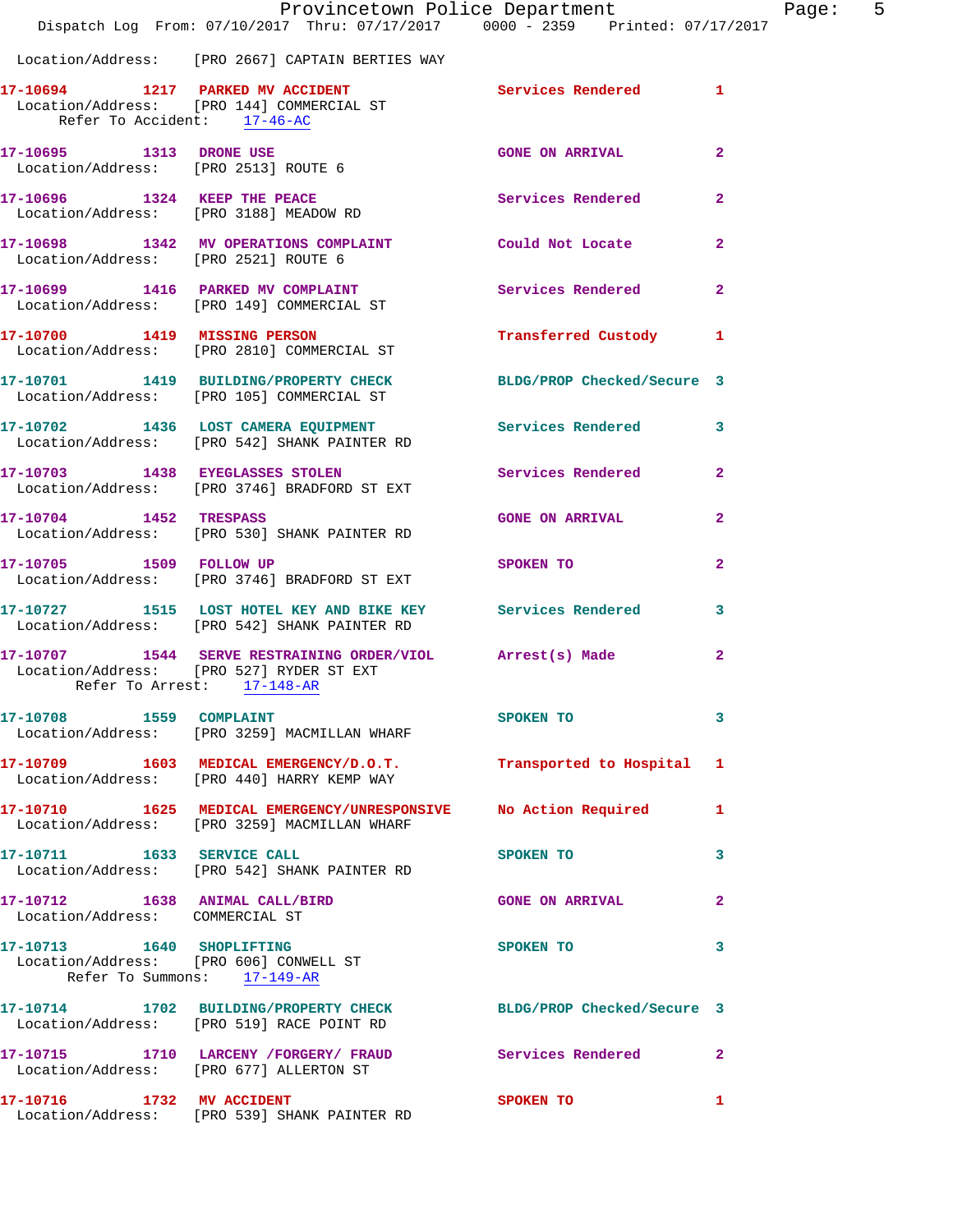|                                                                      | Provincetown Police Department<br>Dispatch Log From: 07/10/2017 Thru: 07/17/2017 0000 - 2359 Printed: 07/17/2017   |                            |                |
|----------------------------------------------------------------------|--------------------------------------------------------------------------------------------------------------------|----------------------------|----------------|
| 17-10717 1758 MV DISABLED                                            | Location/Address: [PRO 3430] COMMERCIAL ST                                                                         | Vehicle Towed              | $\overline{2}$ |
|                                                                      | 17-10720 1802 HAZARDS/SEWER<br>Location/Address: [PRO 1787] BRADFORD ST                                            | Referred to Other Agency 2 |                |
|                                                                      | 17-10718 1819 ASSIST AGENCY / MUTUAL AID Services Rendered<br>Location/Address: [PRO 542] SHANK PAINTER RD         |                            | 3              |
|                                                                      | 17-10719 1824 ANIMAL CALL/SEA BIRD<br>Location/Address: [PRO 106] COMMERCIAL ST                                    | <b>GONE ON ARRIVAL</b>     | $\mathbf{2}$   |
|                                                                      | 17-10722 1932 MEDICAL EMERGENCY/BIKE<br>Location/Address: [PRO 3335] COMMERCIAL ST                                 | <b>PATIENT REFUSAL</b>     | 1              |
| 17-10723 2004 ALARM - FIRE                                           | Location/Address: [PRO 3296] SHANK PAINTER RD                                                                      | Services Rendered          | 1              |
|                                                                      | 17-10725 2046 BUILDING/PROPERTY CHECK BLDG/PROP Checked/Secure 3<br>Location/Address: [PRO 3430] COMMERCIAL ST     |                            |                |
|                                                                      | 17-10726 2053 MV OBSERVANCE / ASSIGNMENT Services Rendered<br>Location/Address: JEROME SMITH RD + SHANK PAINTER RD |                            | 3              |
|                                                                      | 17-10728 2118 MEDICAL EMERGENCY/LACERATION Transported to Hospital 1<br>Location/Address: [PRO 3258] BRADFORD ST   |                            |                |
|                                                                      | 17-10729 2123 BUILDING/PROPERTY CHECK<br>Location/Address: [PRO 3259] MACMILLAN WHARF                              | BLDG/PROP Checked/Secure 3 |                |
|                                                                      | 17-10730 2207 BUILDING/PROPERTY CHECK<br>Location/Address: [PRO 433] RYDER ST EXT                                  | BLDG/PROP Checked/Secure 3 |                |
|                                                                      | 17-10731 2210 FOUND REEBOK JACKET<br>Location/Address: [PRO 105] COMMERCIAL ST                                     | <b>Services Rendered</b>   | 3              |
| 17-10732 2223 ALARM - FIRE                                           | Location/Address: [PRO 3304] COMMERCIAL ST                                                                         | False Alarm Weather (No    | 1              |
|                                                                      | 17-10733 2237 ALARM - CARBON MONOXIDE<br>Location/Address: [PRO 3500] STABLE PATH                                  | False Alarm Weather (No 1  |                |
|                                                                      | 17-10734 2241 BUILDING/PROPERTY CHECK<br>Location/Address: [PRO 3033] COMMERCIAL ST                                | BLDG/PROP Checked/Secure 3 |                |
| 17-10736 2257 ALARM - GENERAL                                        | Location/Address: [PRO 3201] MONTELLO ST                                                                           | False Alarm Weather (No    | 1              |
| 17-10737 2306 SERVICE CALL                                           | Location/Address: [PRO 1892] SHANK PAINTER RD                                                                      | <b>Services Rendered</b>   | 3              |
| 17-10738 2310 HAZARDS/LIGHTS<br>Location/Address: [PRO 2479] ROUTE 6 |                                                                                                                    | Services Rendered          | 2              |
| 17-10739 2312 ALARM - GENERAL                                        | Location/Address: [PRO 530] SHANK PAINTER RD                                                                       | False Alarm Weather (No    | 1              |
|                                                                      | 17-10740 2316 ALARM - BURGLAR<br>Location/Address: [PRO 3201] MONTELLO ST                                          | False Alarm Weather (No    | 1              |
| 17-10741 2323 COMPLAINT                                              | Location/Address: [PRO 399] COMMERCIAL ST                                                                          | <b>GONE ON ARRIVAL</b>     | 3              |
|                                                                      | 17-10742 2330 ALARM - FIRE<br>Location/Address: [PRO 1833] COMMERCIAL ST                                           | False Alarm                | 1              |
| 17-10743 2339 ALARM - FIRE                                           | Location/Address: [PRO 2849] COMMERCIAL ST                                                                         | False Alarm                | 1              |

**For Date: 07/12/2017 - Wednesday**

Page:  $6 \nvert$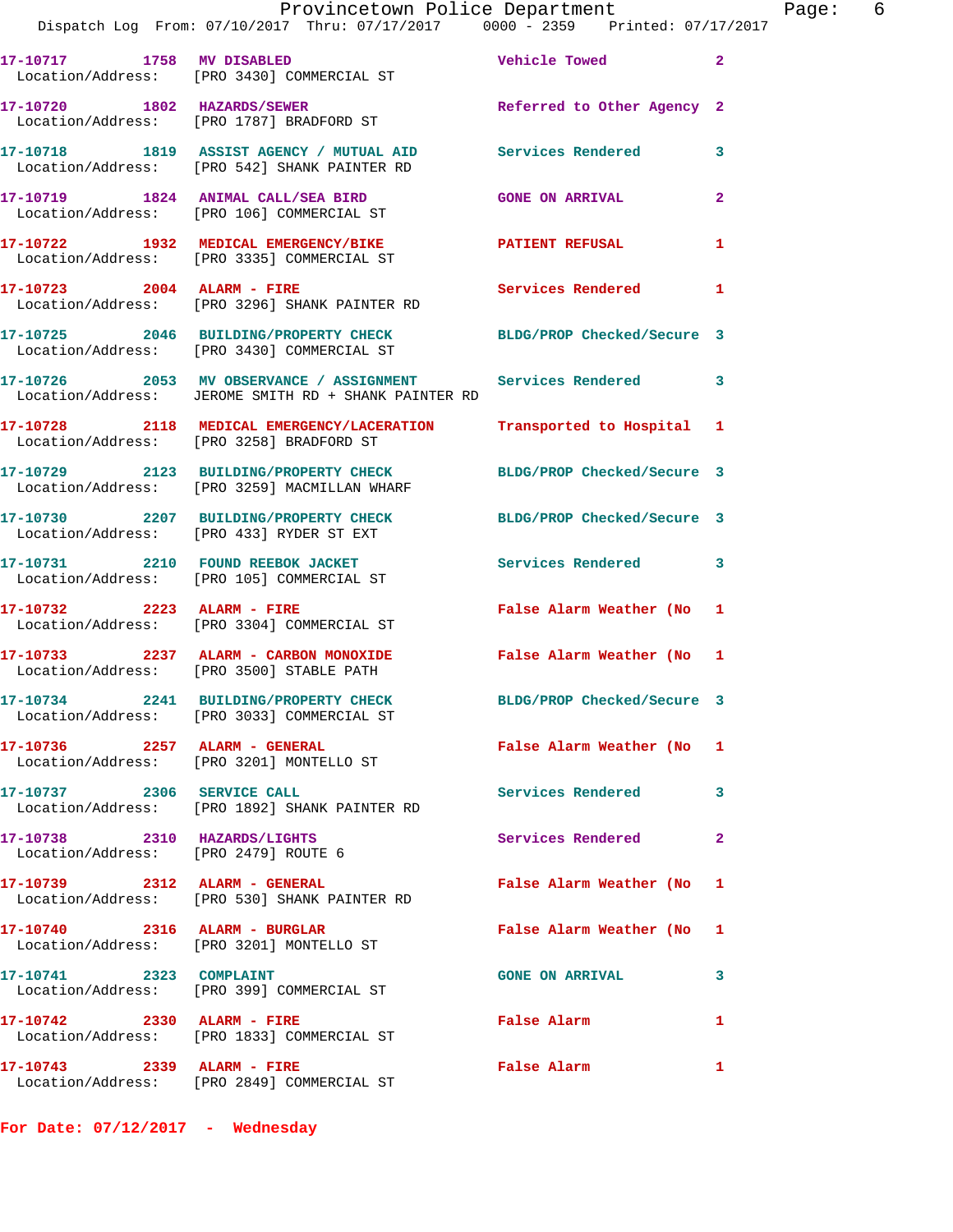Dispatch Log From: 07/10/2017 Thru: 07/17/2017 0000 - 2359 Printed: 07/17/2017

**17-10749 0000 LOBBY TRAFFIC Services Rendered 2 32**  Location/Address: [PRO 542] SHANK PAINTER RD **17-10745 0014 BY-LAW VIOLATION GONE ON ARRIVAL 2**  Location/Address: [PRO 3259] MACMILLAN WHARF **17-10746 0014 MV OBSERVANCE / ASSIGNMENT Services Rendered 3**  Location/Address: BRADFORD ST + HOWLAND ST **17-10747 0029 BUILDING/PROPERTY CHECK BLDG/PROP Checked/Secure 3**  Location/Address: [PRO 182] COMMERCIAL ST **17-10748 0043 MV OBSERVANCE / ASSIGNMENT No Action Required 3**  Location/Address: ALDEN ST + BRADFORD ST 17-10752 0109 ALARM - FIRE Services Rendered 1 Location/Address: [PRO 1780] JOHNSON ST **17-10753 0147 BUILDING/PROPERTY CHECK BLDG/PROP Checked/Secure 3**  Location/Address: [PRO 488] MAYFLOWER ST **17-10754 0155 BUILDING/PROPERTY CHECK BLDG/PROP Checked/Secure 3**  Location/Address: [PRO 1989] COMMERCIAL ST **17-10755 0203 BUILDING/PROPERTY CHECK Services Rendered 3**  Location/Address: [PRO 3259] MACMILLAN WHARF **17-10756 0230 ASSIST AGENCY / MUTUAL AID Services Rendered 3**  Location/Address: [PRO 2512] JEROME SMITH RD **17-10757 0323 BUILDING/PROPERTY CHECK Services Rendered 3**  Location/Address: [PRO 2490] PROVINCELANDS RD **17-10758 0334 BUILDING/PROPERTY CHECK BLDG/PROP Checked/Secure 3**  Location/Address: [PRO 516] RACE POINT RD **17-10759 0342 BUILDING/PROPERTY CHECK Services Rendered 3**  Location/Address: [PRO 2499] RACE POINT RD **17-10760 0423 BUILDING/PROPERTY CHECK Services Rendered 3**  Location/Address: [PRO 312] COMMERCIAL ST **17-10761 0515 MV OBSERVANCE / ASSIGNMENT No Action Required 3**  Location/Address: [PRO 58] BRADFORD ST **17-10762 0522 BUILDING/PROPERTY CHECK BLDG/PROP Checked/Secure 3**  Location/Address: [PRO 99] COMMERCIAL ST **17-10763 0534 MV OBSERVANCE / ASSIGNMENT Services Rendered 3**  Location/Address: [PRO 521] ROUTE 6 **17-10764 0539 MEDICAL EMERGENCY/LIFT ASSIST Services Rendered 1 1**  Location/Address: [PRO 1158] WINSLOW ST **17-10765 0606 BUILDING/PROPERTY CHECK BLDG/PROP Checked/Secure 3**  Location/Address: [PRO 545] SHANK PAINTER RD **17-10767 0743 BUILDING/PROPERTY CHECK BLDG/PROP Checked/Secure 3**  Location/Address: [PRO 3287] ROUTE 6 **17-10768 0748 LOST KEYS Services Rendered 3**  Location/Address: [PRO 569] WINSLOW ST **17-10769 0756 PRISONER TRANSPORT Referred to Other Agency 3**  Location/Address: [PRO 542] SHANK PAINTER RD Refer To Arrest: 17-148-AR **17-10770 0758 COURT RUN Services Rendered 3**  Location/Address: [PRO 542] SHANK PAINTER RD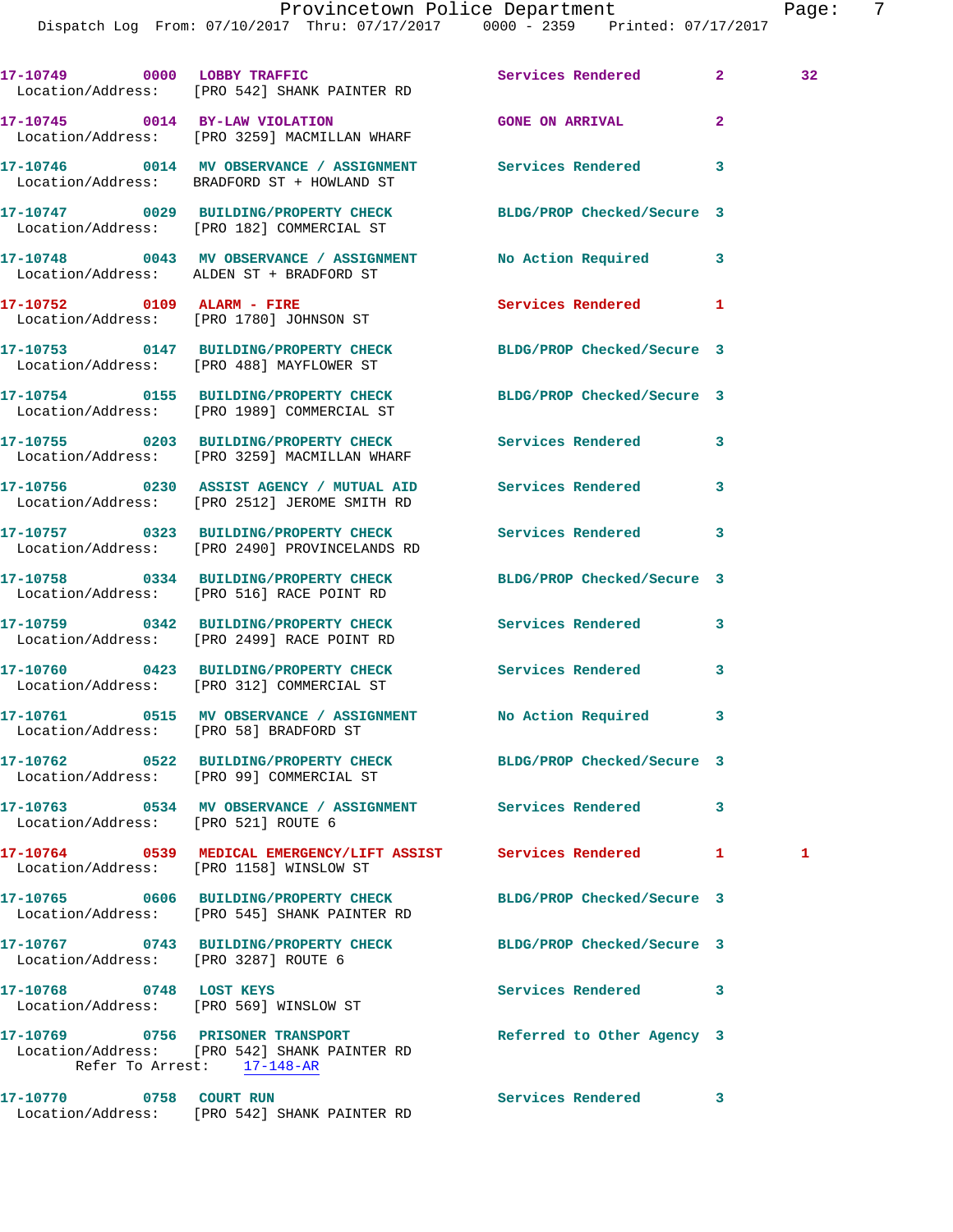|                                 | Provincetown Police Department The Page: 8<br>Dispatch Log From: 07/10/2017 Thru: 07/17/2017 0000 - 2359 Printed: 07/17/2017 |                            |                |
|---------------------------------|------------------------------------------------------------------------------------------------------------------------------|----------------------------|----------------|
|                                 | 17-10772 0831 TRUCK DISABLED<br>Location/Address: [PRO 175] COMMERCIAL ST                                                    | Services Rendered 2        |                |
|                                 | 17-10773 0844 RESCUE TRANSPORT <b>12 CONTACT 120 Transported</b> to Hospital 1<br>Location/Address: [PRO 1109] SOMERSET RD   |                            |                |
|                                 | 17-10774 0853 911 MISDIAL<br>Location/Address: [PRO 3296] SHANK PAINTER RD                                                   | Services Rendered 1        |                |
|                                 |                                                                                                                              | <b>VERBAL WARNING</b>      | $\mathbf{3}$   |
|                                 | 17-10776 0957 BY-LAW VIOLATION<br>Location/Address: [PRO 3259] MACMILLAN WHARF                                               | <b>VERBAL WARNING</b>      | $\mathbf{2}$   |
|                                 | 17-10777 1020 1-WAY SIGN DAMAGED Referred to Other Agency 3<br>Location/Address: [PRO 1909] COMMERCIAL ST                    |                            |                |
|                                 | 17-10778 1022 PARKED MV COMPLAINT Services Rendered<br>Location/Address: [PRO 1909] COMMERCIAL ST                            |                            | $\mathbf{2}$   |
| Location/Address: COMMERCIAL ST | 17-10779 1030 VERBAL/UNRESTRAINED DOG VERBAL WARNING                                                                         |                            | $\mathbf{2}$   |
|                                 | 17-10780 1036 DECEASED DUCK<br>Location/Address: [PRO 1514] BRADFORD ST                                                      | Services Rendered          | $\overline{2}$ |
|                                 | 17-10782 1108 MONEY STOLEN<br>Location/Address: [PRO 2575] CONWELL ST                                                        | Services Rendered          | $\mathbf{2}$   |
|                                 | 17-10783 1110 BY-LAW VIOLATION<br>Location/Address: [PRO 105] COMMERCIAL ST                                                  | <b>VERBAL WARNING</b>      | $\overline{2}$ |
|                                 | 17-10784 1118 RENTAL SCAM<br>Location/Address: [PRO 857] COMMERCIAL ST                                                       | Services Rendered          | 2              |
|                                 | 17-10785 1138 ABANDONED TRASH<br>Location/Address: CREEK RD + MECHANIC ST                                                    | Referred to Other Agency 2 |                |
|                                 | 17-10786 1200 FLIGHT COVERAGE<br>Location/Address: [PRO 516] RACE POINT RD                                                   | Services Rendered 2        |                |
|                                 | 17-10787 1208 ASSIST CITIZEN<br>Location/Address: [PRO 105] COMMERCIAL ST                                                    | <b>Services Rendered</b>   |                |
|                                 | 17-10788 1210 FOUND CELLPHONE<br>Location/Address: [PRO 146] COMMERCIAL ST                                                   | <b>Services Rendered</b>   | 3              |
|                                 | 17-10789 1235 ABDOMINAL/TRANSPORT<br>Location/Address: [PRO 440] HARRY KEMP WAY                                              | Transported to Hospital 1  |                |
|                                 | 17-10791 1252 LOST WALLET<br>Location/Address: [PRO 542] SHANK PAINTER RD                                                    | Services Rendered          | 3              |
|                                 | 17-10792 1302 GI BLEED/TRANSPORT<br>Location/Address: [PRO 395] COMMERCIAL ST                                                | Transported to Hospital 1  |                |
|                                 | 17-10793 1337 BUILDING/PROPERTY CHECK<br>Location/Address: [PRO 3033] COMMERCIAL ST                                          | BLDG/PROP Checked/Secure 3 |                |
| 17-10794 1339 STOLEN WATCH      | Location/Address: [PRO 1253] BRADFORD ST                                                                                     | <b>GONE ON ARRIVAL</b>     | $\mathbf{2}$   |
|                                 | 17-10795 1340 DOG BITE/QUARANTINE SERVED Services Rendered<br>Location/Address: [PRO 3966] SHANK PAINTER RD                  |                            | 2              |
| 17-10798 1410 911 MISDIAL       | Location/Address: [PRO 3296] SHANK PAINTER RD                                                                                | Services Rendered          | 1              |
|                                 | 17-10799 1412 FOUND CELLPHONE<br>Location/Address: [PRO 542] SHANK PAINTER RD                                                | Services Rendered          | 3              |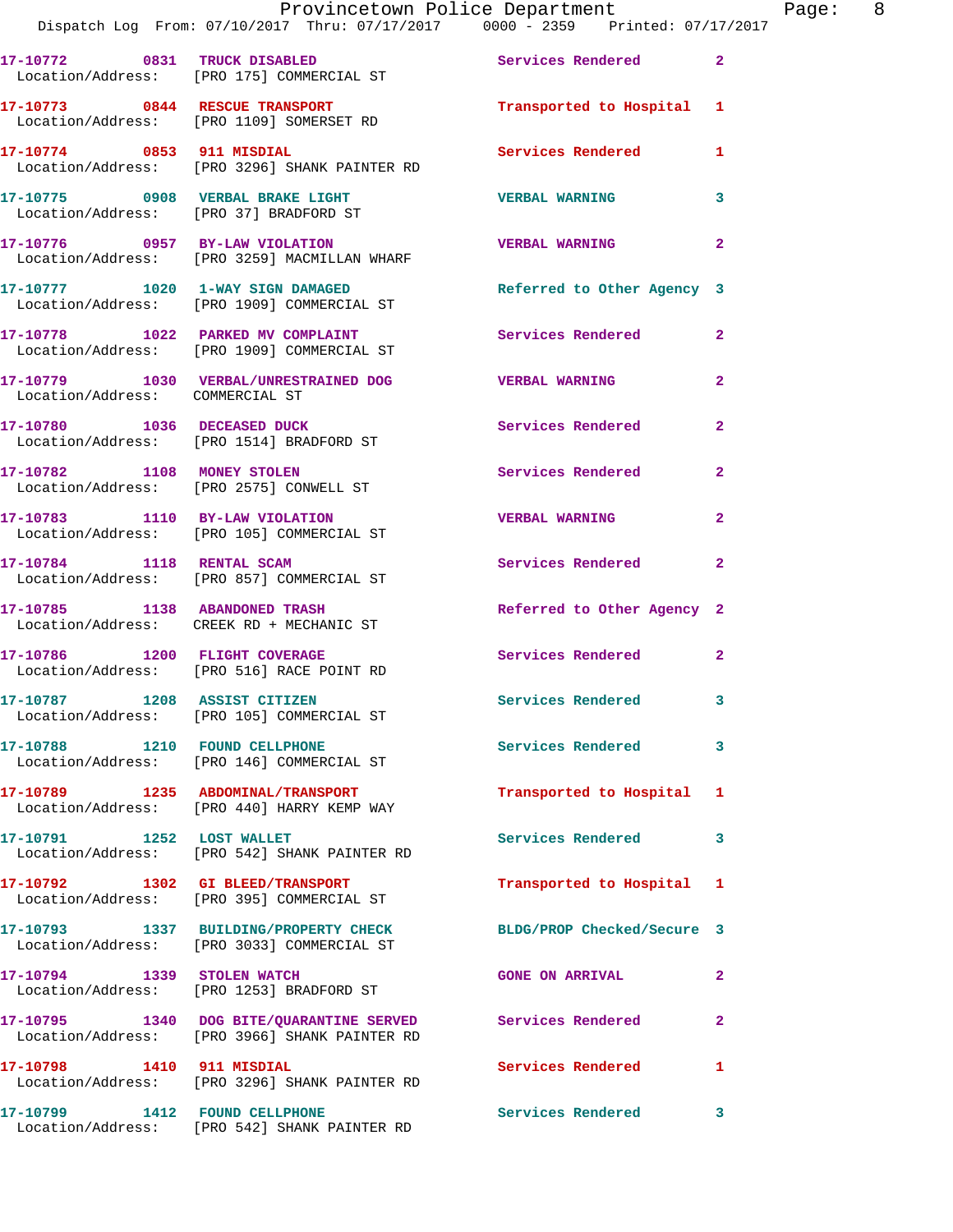**17-10800 1423 BY-LAW VIOLATION GONE ON ARRIVAL 2**  Location/Address: [PRO 3121] COMMERCIAL ST **17-10801 1505 COMPLAINT SPOKEN TO 3**  Location/Address: [PRO 105] COMMERCIAL ST **17-10803 1524 PARK, WALK & TALK Services Rendered 2**  Location/Address: [PRO 105] COMMERCIAL ST **17-10802 1526 BUILDING/PROPERTY CHECK Services Rendered 3**  Location/Address: [PRO 3259] MACMILLAN WHARF **17-10804 1539 BY-LAW VIOLATION/LIVING IN M/V VERBAL WARNING 2**  Location/Address: PEARL ST + COMMERCIAL ST **17-10807 1557 ASSIST CITIZEN Services Rendered 3**  Location/Address: [PRO 442] HARRY KEMP WAY **17-10808 1616 MV OBSERVANCE / ASSIGNMENT Services Rendered 3**  Location/Address: [PRO 2521] ROUTE 6 **17-10805 1619 MEDICAL EMERGENCY/DIALYSIS Transported to Hospital 1**  Location/Address: [PRO 2078] BERRY LN **17-10810 1624 SERVICE CALL Services Rendered 3**  Location/Address: [PRO 2865] COMMERCIAL ST **17-10811 1700 BUILDING/PROPERTY CHECK Services Rendered 3**  Location/Address: [PRO 564] BAYBERRY AVE **17-10813 1751 BUILDING/PROPERTY CHECK BLDG/PROP Checked/Secure 3**  Location/Address: MOZART AVE + PRINCE ST **17-10814 1755 BUILDING/PROPERTY CHECK BLDG/PROP Checked/Secure 3**  Location/Address: [PRO 488] MAYFLOWER ST 17-10815 1804 PARK, WALK & TALK **Services Rendered** 2 Location: [PRO 3431] LOPES SQUARE **17-10816 1812 MV COMPLAINT SPOKEN TO 2**  Location/Address: CONWELL ST + CEMETERY RD **17-10817 1831 LOST WALLET MIAMI DOLPHINS Services Rendered 3**  Location/Address: [PRO 2977] COMMERCIAL ST **17-10818 1851 MV HIT & RUN SPOKEN TO 2**  Location/Address: [PRO 512] PRINCE ST **17-10819 1911 MEDICAL EMERGENCY/FALL Transported to Hospital 1**  Location/Address: [PRO 521] ROUTE 6 **17-10820 1958 MEDICAL EMERGENCY/FALL PATIENT REFUSAL 1**  Location: [PRO 3431] LOPES SQUARE **17-10821 2011 BUILDING/PROPERTY CHECK BLDG/PROP Checked/Secure 3**  Location/Address: [PRO 1780] JOHNSON ST **17-10822 2029 BUILDING/PROPERTY CHECK Services Rendered 3**  Location/Address: [PRO 2898] JEROME SMITH RD **17-10826 2043 BUILDING/PROPERTY CHECK BLDG/PROP Checked/Secure 3**  Location/Address: [PRO 3259] MACMILLAN WHARF **17-10823 2045 BUILDING/PROPERTY CHECK Services Rendered 3**  Location/Address: [PRO 75] CAPTAIN BERTIES WAY **17-10824 2052 BUILDING/PROPERTY CHECK Services Rendered 3**  Location/Address: [PRO 2540] RACE POINT RD **17-10825 2053 BUILDING/PROPERTY CHECK BLDG/PROP Checked/Secure 3**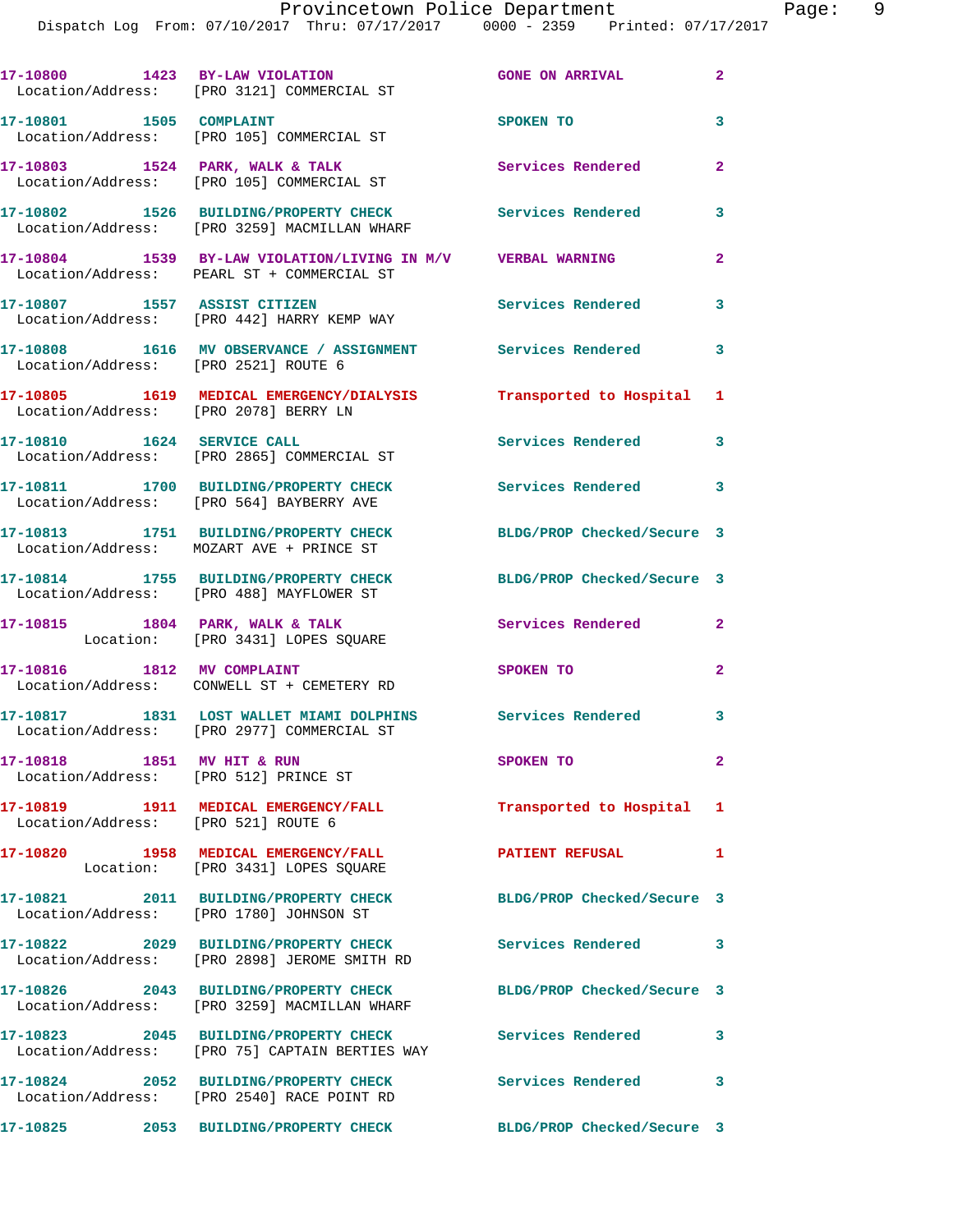|                         |                                                                                                                  | Provincetown Police Department | Page: 10                |
|-------------------------|------------------------------------------------------------------------------------------------------------------|--------------------------------|-------------------------|
|                         | Dispatch Log From: 07/10/2017 Thru: 07/17/2017 0000 - 2359 Printed: 07/17/2017                                   |                                |                         |
|                         | Location/Address: [PRO 182] COMMERCIAL ST                                                                        |                                |                         |
|                         | 17-10827 2116 PARK, WALK & TALK 2008 Services Rendered<br>Location/Address: [PRO 204] COMMERCIAL ST              |                                | $\overline{2}$          |
|                         | 17-10828 2124 BUILDING/PROPERTY CHECK Services Rendered<br>Location/Address: [PRO 2483] COMMERCIAL ST            |                                | $\overline{\mathbf{3}}$ |
|                         | 17-10829 2135 MV STOP<br>Location/Address: [PRO 2513] ROUTE 6                                                    | <b>VERBAL WARNING</b>          | 3                       |
|                         | 17-10830 2143 BUILDING/PROPERTY CHECK BLDG/PROP Checked/Secure 3<br>Location/Address: [PRO 3259] MACMILLAN WHARF |                                |                         |
|                         | 17-10831 2152 BUILDING/PROPERTY CHECK BLDG/PROP Checked/Secure 3<br>Location/Address: [PRO 175] COMMERCIAL ST    |                                |                         |
|                         | 17-10832 2203 BUILDING/PROPERTY CHECK Services Rendered<br>Location/Address: [PRO 2481] TREMONT ST               |                                | $\overline{\mathbf{3}}$ |
|                         | 17-10833 2227 BUILDING/PROPERTY CHECK BLDG/PROP Checked/Secure 3<br>Location/Address: [PRO 3033] COMMERCIAL ST   |                                |                         |
|                         | 17-10834 2253 BUILDING/PROPERTY CHECK BLDG/PROP Checked/Secure 3<br>Location/Address: [PRO 1952] COMMERCIAL ST   |                                |                         |
| 17-10835 2341 COMPLAINT | Location/Address: [PRO 327] COMMERCIAL ST                                                                        | <b>GONE ON ARRIVAL</b>         | 3                       |

## **For Date: 07/13/2017 - Thursday**

Location/Address: RACE POINT RD + SEASHORE PARK DR

| 17-10836 0000 MV STOP<br>Location/Address: MONTELLO ST |                                                                                       | <b>VERBAL WARNING</b>      | 3                       |    |
|--------------------------------------------------------|---------------------------------------------------------------------------------------|----------------------------|-------------------------|----|
| 17-10840 0000 LOBBY TRAFFIC                            | Location/Address: [PRO 542] SHANK PAINTER RD                                          | Services Rendered          | $\overline{2}$          | 23 |
|                                                        | Location/Address: [PRO 1023] NICKERSON ST                                             | <b>Services Rendered</b>   | $\overline{\mathbf{3}}$ |    |
|                                                        | 17-10838 0015 BUILDING/PROPERTY CHECK<br>Location/Address: [PRO 3259] MACMILLAN WHARF | Services Rendered          | $\overline{\mathbf{3}}$ |    |
|                                                        | 17-10839 0017 BY-LAW VIOLATION<br>Location/Address: [PRO 3259] MACMILLAN WHARF        | SPOKEN TO                  | $\overline{2}$          |    |
|                                                        | 17-10841 0116 BY-LAW VIOLATION<br>Location/Address: [PRO 175] COMMERCIAL ST           | SPOKEN TO                  | $\overline{2}$          |    |
|                                                        | 17-10842 0121 SUSPICIOUS ACTIVITY<br>Location/Address: [PRO 564] BAYBERRY AVE         | Could Not Locate           | $\overline{2}$          |    |
| 17-10843 0211 MV STOP                                  | Location/Address: COURT ST + BRADFORD ST                                              | <b>VERBAL WARNING</b>      | 3                       |    |
|                                                        | 17-10844 0222 BUILDING/PROPERTY CHECK<br>Location/Address: COMMERCIAL ST + FREEMAN ST | BLDG/PROP Checked/Secure 3 |                         |    |
|                                                        | 17-10845 0224 BUILDING/PROPERTY CHECK<br>Location/Address: [PRO 526] RYDER ST EXT     | <b>Services Rendered</b>   | 3                       |    |
| Location/Address: COURT ST                             | 17-10847 0230 BUILDING/PROPERTY CHECK BLDG/PROP Checked/Secure 3                      |                            |                         |    |
|                                                        | 17-10848 0231 FOUND WALLET<br>Location/Address: [PRO 165] COMMERCIAL ST               | <b>Services Rendered</b>   | 3                       |    |
|                                                        |                                                                                       |                            | 3                       |    |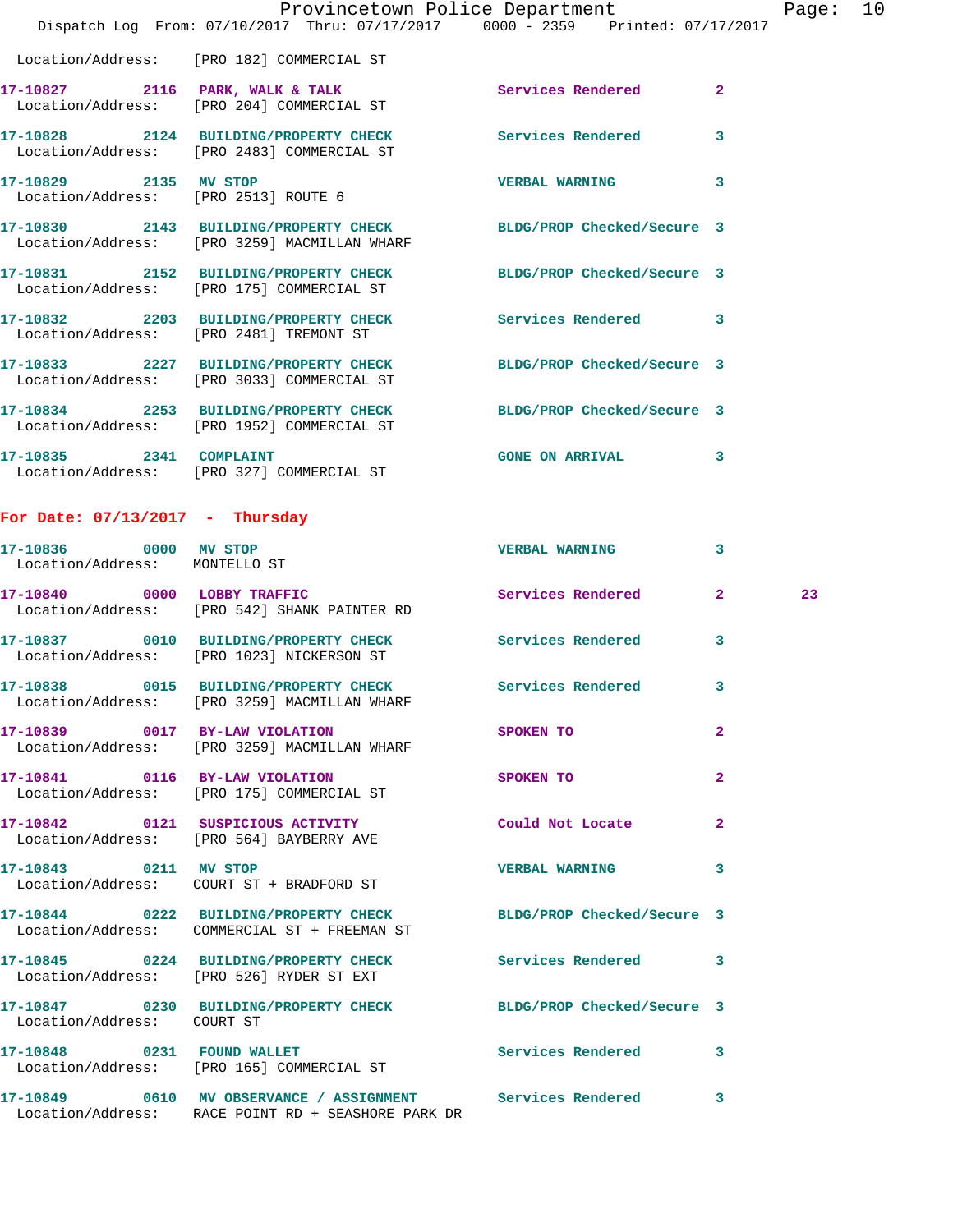|                                                                           | Provincetown Police Department<br>Dispatch Log From: 07/10/2017 Thru: 07/17/2017 0000 - 2359 Printed: 07/17/2017 |                          |                |
|---------------------------------------------------------------------------|------------------------------------------------------------------------------------------------------------------|--------------------------|----------------|
|                                                                           | Location/Address: [PRO 3099] SHANK PAINTER RD                                                                    |                          | $\overline{2}$ |
|                                                                           | 17-10852 0802 MV TOW/CANCELLED<br>Location/Address: [PRO 106] COMMERCIAL ST                                      | Services Rendered        | $\overline{2}$ |
|                                                                           | Location/Address: [PRO 3296] SHANK PAINTER RD                                                                    | <b>Services Rendered</b> | $\mathbf{1}$   |
|                                                                           | 17-10854 0823 LOST WALLET<br>Location/Address: [PRO 542] SHANK PAINTER RD                                        | <b>Services Rendered</b> | 3              |
| Location/Address: [PRO 2521] ROUTE 6                                      | 17-10855 6831 MV OBSERVANCE / ASSIGNMENT Services Rendered                                                       |                          | 3              |
|                                                                           | 17-10856 68Y-LAW VIOLATION 17-10856 Rendered<br>Location/Address: [PRO 3259] MACMILLAN WHARF                     |                          | $\overline{2}$ |
| 17-10857 0924 BY-LAW VIOLATION<br>Location/Address: [PRO 2492] WINSLOW ST |                                                                                                                  | <b>VERBAL WARNING</b>    | $\overline{2}$ |
| 17-10858                                                                  | 0928 PARKED MV COMPLAINT                                                                                         | Services Rendered        | $\overline{a}$ |

 Location/Address: BANGS ST + COMMERCIAL ST **17-10859 1025 BUILDING/PROPERTY CHECK BLD/PROP CHECKED UNSECUR 3** 

Location/Address: [PRO 1650] BRADFORD ST EXT

**17-10860 1043 MESSAGE DELIVERY Referred to Other Agency 3**  Location/Address: [PRO 537] SHANK PAINTER RD

**17-10863 1136 MV OPERATIONS COMPLAINT Could Not Locate 2**  Location/Address: [PRO 3287] ROUTE 6

**17-10864 1148 BUILDING/PROPERTY CHECK BLDG/PROP Checked/Secure 3**  Location/Address: [PRO 2540] RACE POINT RD

**17-10865 1148 LITTER REMOVAL Services Rendered 3**  Location/Address: [PRO 530] SHANK PAINTER RD

**17-10866 1154 FOLLOW UP/HOMELESS Services Rendered 2**  Location/Address: [PRO 537] SHANK PAINTER RD

**17-10867 1242 ASSIST AGENCY Could Not Locate 3**  Location/Address: [PRO 3259] MACMILLAN WHARF

**17-10868 1251 LOST WALLET Services Rendered 3**  Location/Address: [PRO 542] SHANK PAINTER RD

**17-10869 1256 PARKED MV COMPLAINT GONE ON ARRIVAL 2**  Location/Address: PEARL ST + COMMERCIAL ST

**17-10870 1303 FLIGHT COVERAGE Services Rendered 2**  Location/Address: [PRO 516] RACE POINT RD

**17-10871 1304 LOST POUCH Services Rendered 3**  Location/Address: [PRO 542] SHANK PAINTER RD

17-10872 1357 PARKED MV ACCIDENT **Services Rendered** 1 Location/Address: [PRO 526] RYDER ST EXT

**17-10873 1403 SHOPLIFTING/PAST FOLLOW UP 3**  Location/Address: [PRO 3296] SHANK PAINTER RD Refer To Summons: 17-149-AR

**17-10874 1452 BUILDING/PROPERTY CHECK BLDG/PROP Checked/Secure 3**  Location/Address: COMMERCIAL ST **17-10875 1455 BUILDING/PROPERTY CHECK BLDG/PROP Checked/Secure 3**  Location/Address: [PRO 105] COMMERCIAL ST **17-10876 1457 ASSIST CITIZEN Services Rendered 3**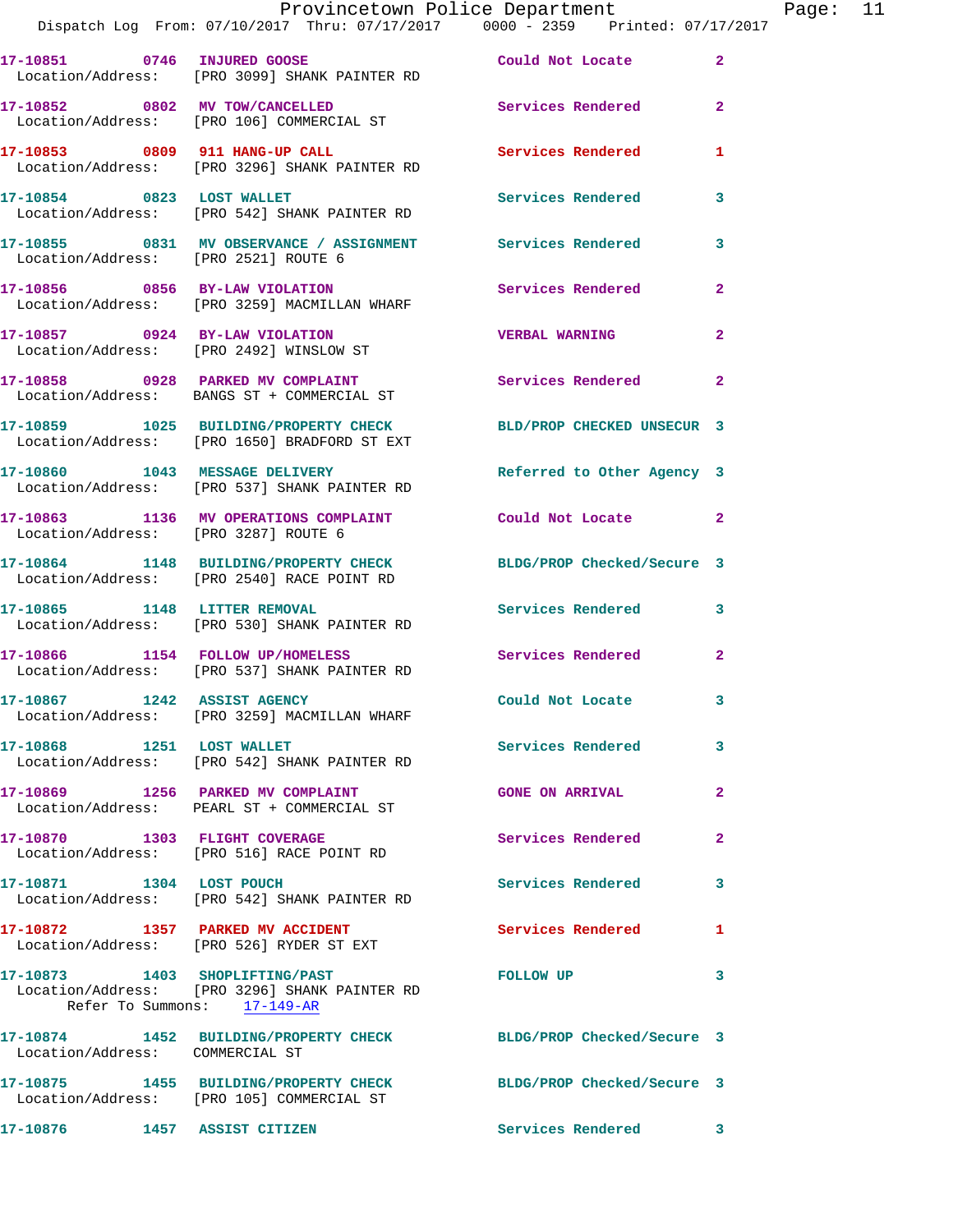|                                                               | Provincetown Police Department<br>Dispatch Log From: 07/10/2017 Thru: 07/17/2017 0000 - 2359 Printed: 07/17/2017 |                            |                |
|---------------------------------------------------------------|------------------------------------------------------------------------------------------------------------------|----------------------------|----------------|
|                                                               | Location/Address: [PRO 542] SHANK PAINTER RD                                                                     |                            |                |
|                                                               | 17-10877 1558 BUILDING/PROPERTY CHECK Services Rendered<br>Location/Address: [PRO 3259] MACMILLAN WHARF          |                            | 3              |
|                                                               | 17-10878 1608 BUILDING/PROPERTY CHECK<br>Location/Address: [PRO 3163] WINTHROP ST                                | Services Rendered          | 3              |
| Location/Address: [PRO 2521] ROUTE 6                          | 17-10879 1628 MV OBSERVANCE / ASSIGNMENT Services Rendered                                                       |                            | 3              |
| 17-10880 1637 D.O.T.                                          | Location/Address: [PRO 440] HARRY KEMP WAY                                                                       | Transported to Hospital    | 1              |
|                                                               | 17-10881 1651 COMMERCIAL BURGLAR<br>Location/Address: [PRO 3260] BRADFORD ST EXT                                 | False Alarm                | 1              |
| 17-10882 1745 ALARM - FIRE                                    | Location/Address: [PRO 3260] BRADFORD ST EXT                                                                     | False Alarm                | 1              |
|                                                               | 17-10883 1811 FOLLOW UP<br>Location/Address: [PRO 542] SHANK PAINTER RD                                          | <b>Services Rendered</b>   | $\mathbf{2}$   |
|                                                               | 17-10884 1817 LOST WALLET<br>Location/Address: [PRO 542] SHANK PAINTER RD                                        | <b>Services Rendered</b>   | 3              |
|                                                               | 17-10885 1856 STREET PERFORMER COMPLAINT Services Rendered<br>Location/Address: [PRO 3609] COMMERCIAL ST         |                            | 3              |
|                                                               | 17-10886 1914 MEDICAL EMERGENCY<br>Location: [PRO 3431] LOPES SQUARE                                             | Services Rendered          | 1              |
|                                                               | 17-10887 1936 PARK, WALK & TALK<br>Location: [PRO 3431] LOPES SQUARE                                             | <b>Services Rendered</b>   | $\overline{a}$ |
|                                                               | 17-10888 1957 PARKING COMPLAINT / GENERAL Services Rendered<br>Location/Address: SCHOOL ST + TREMONT ST          |                            | 3              |
|                                                               | 17-10889 2109 MV OBSERVANCE / ASSIGNMENT Services Rendered<br>Location/Address: [PRO 2977] COMMERCIAL ST         |                            | 3              |
|                                                               | 17-10890  2116 BUILDING/PROPERTY CHECK<br>Location/Address: [PRO 2539] RYDER ST EXT                              | BLDG/PROP Checked/Secure 3 |                |
| 17-10891 2125 FIREWORKS<br>Location/Address: SCHUELER BLVD    |                                                                                                                  | Could Not Locate           | $\mathbf{2}$   |
| 17-10892 2128 BIKE ACCIDENT                                   | Location/Address: [PRO 1268] COMMERCIAL ST                                                                       | Services Rendered          | $\mathbf{2}$   |
| 17-10893 2136 ASSAULT<br>Location/Address: [PRO 2519] ROUTE 6 |                                                                                                                  | Services Rendered          | 1              |
|                                                               | 17-10894 2138 BUILDING/PROPERTY CHECK<br>Location/Address: [PRO 182] COMMERCIAL ST                               | BLDG/PROP Checked/Secure 3 |                |
|                                                               | 17-10895 2144 BUILDING/PROPERTY CHECK<br>Location/Address: FREEMAN ST + COMMERCIAL ST                            | BLDG/PROP Checked/Secure 3 |                |
| 17-10896 2146 TRESPASS                                        | Location/Address: [PRO 285] COMMERCIAL ST                                                                        | Services Rendered          | 2              |
|                                                               | 17-10897 2202 BUILDING/PROPERTY CHECK<br>Location/Address: [PRO 2483] COMMERCIAL ST                              | <b>Services Rendered</b>   | 3              |
| 17-10898 2218 BIKE ACCIDENT                                   | Location/Address: [PRO 1268] COMMERCIAL ST                                                                       | Transported to Hospital    | 2              |

**For Date: 07/14/2017 - Friday**

Page:  $12$ <br>17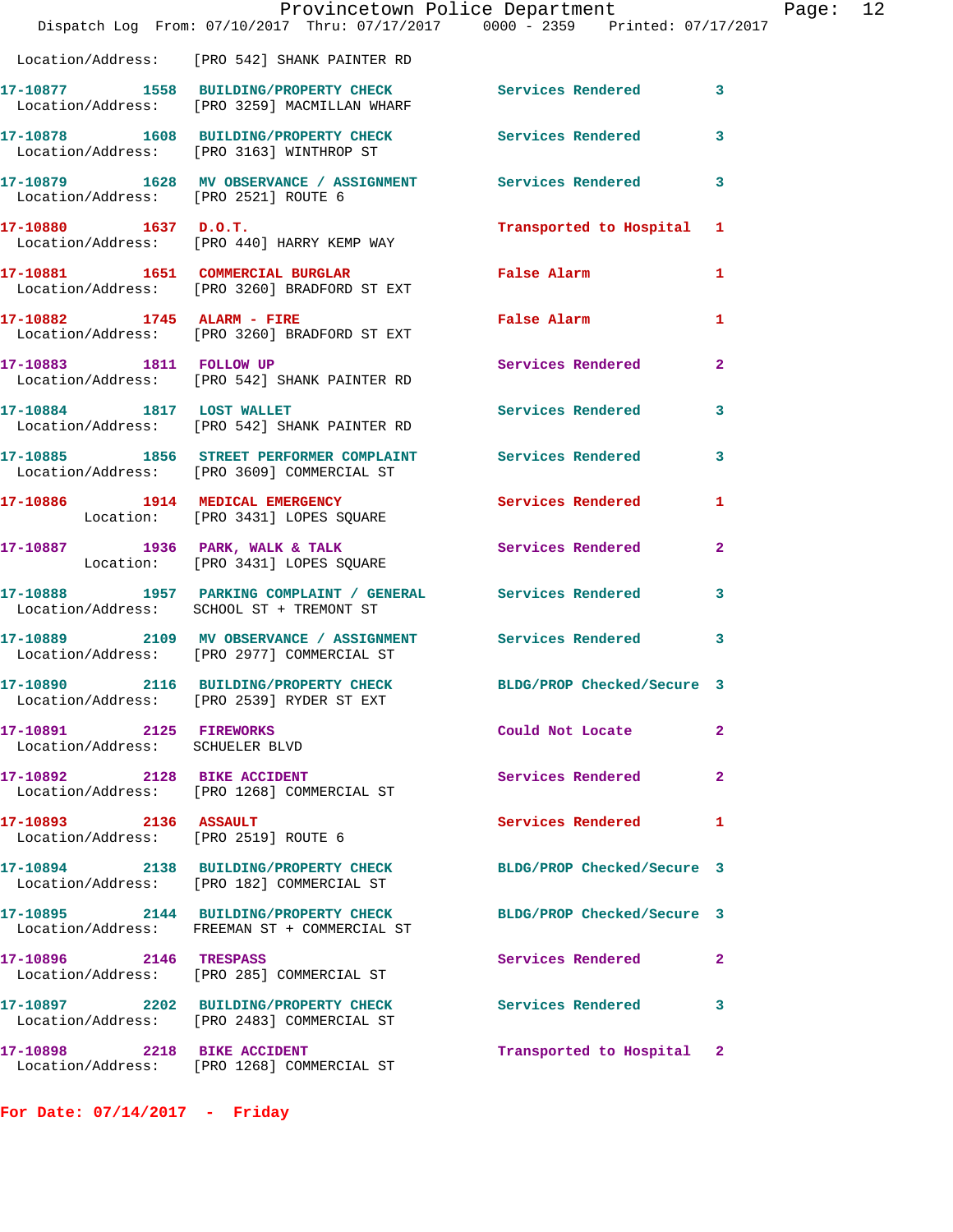|                                                                    | Dispatch Log From: 07/10/2017 Thru: 07/17/2017 0000 - 2359 Printed: 07/17/2017                                                            | Provincetown Police Department |              | Page: 13 |  |
|--------------------------------------------------------------------|-------------------------------------------------------------------------------------------------------------------------------------------|--------------------------------|--------------|----------|--|
|                                                                    | 17-10912 0000 LOBBY TRAFFIC Services Rendered 2<br>Location/Address: [PRO 542] SHANK PAINTER RD                                           |                                |              | 14       |  |
|                                                                    | 17-10901 0038 BUILDING/PROPERTY CHECK BLDG/PROP Checked/Secure 3<br>Location/Address: [PRO 2898] JEROME SMITH RD                          |                                |              |          |  |
|                                                                    | 17-10902 0047 BUILDING/PROPERTY CHECK BLDG/PROP Checked/Secure 3<br>Location/Address: [PRO 3259] MACMILLAN WHARF                          |                                |              |          |  |
|                                                                    | 17-10904 0116 DISTURBANCE / FIGHT / ARGUMENT Could Not Locate 1<br>Location/Address: [PRO 175] COMMERCIAL ST                              |                                |              |          |  |
|                                                                    | 17-10905 0144 BUILDING/PROPERTY CHECK Services Rendered 3<br>Location/Address: [PRO 1023] NICKERSON ST                                    |                                |              |          |  |
| Location/Address: ROUTE 6 + HOWLAND ST                             | 17-10906 0210 MV OBSERVANCE / ASSIGNMENT Services Rendered 3                                                                              |                                |              |          |  |
|                                                                    | 17-10907 0220 MV OBSERVANCE / ASSIGNMENT No Action Required 3<br>Location/Address: ALDEN ST + BRADFORD ST                                 |                                |              |          |  |
| Location/Address: COURT ST                                         | 17-10908 0227 BUILDING/PROPERTY CHECK BLDG/PROP Checked/Secure 3                                                                          |                                |              |          |  |
|                                                                    | 17-10909 0251 MEDICAL EMERGENCY/EVAL Services Rendered 1<br>Location/Address: [PRO 542] SHANK PAINTER RD<br>Refer To $P/C$ : 17-150-AR    |                                |              |          |  |
| Refer To Arrest: 17-151-AR                                         | 17-10910 0438 MARINE CALL<br>Location/Address: [PRO 396] COMMERCIAL ST                                                                    | Arrest(s) Made 2               |              |          |  |
|                                                                    | 17-10911 0509 PARKING COMPLAINT / GENERAL Referred to Other Agency 3<br>Location/Address: [PRO 75] CAPTAIN BERTIES WAY                    |                                |              |          |  |
| 17-10914 0648 MVA/INJURY<br>Location/Address: PROVINCELANDS RD     |                                                                                                                                           | Vehicle Towed 1                |              |          |  |
|                                                                    | 17-10915 0814 LIFT ASSIST<br>Location/Address: [PRO 1158] WINSLOW ST                                                                      | Services Rendered 1            |              |          |  |
|                                                                    | 17-10916 0844 PRISONER TRANSPORT Referred to Other Agency 3<br>Location/Address: [PRO 542] SHANK PAINTER RD<br>Refer To Arrest: 17-151-AR |                                |              |          |  |
| Location/Address: [PRO 2521] ROUTE 6                               | 17-10917 0900 MV OBSERVANCE / ASSIGNMENT Services Rendered 3                                                                              |                                |              |          |  |
| 17-10918 0913 VERBAL SPEED<br>Location/Address: [PRO 2513] ROUTE 6 |                                                                                                                                           | VERBAL WARNING 3               |              |          |  |
|                                                                    | 17-10919 0919 LOST DEBIT CARD<br>Location/Address: [PRO 542] SHANK PAINTER RD                                                             | <b>Services Rendered</b>       | $\mathbf{3}$ |          |  |
|                                                                    | 17-10920 0937 BUILDING/PROPERTY CHECK Services Rendered<br>Location/Address: [PRO 3430] COMMERCIAL ST                                     |                                | $\mathbf{3}$ |          |  |
|                                                                    | 17-10921 0937 DOCTOR-ORDERED TRANSPORT<br>Location/Address: [PRO 440] HARRY KEMP WAY                                                      | Transported to Hospital 1      |              |          |  |
| 17-10922 0950 ESCORT                                               | Location/Address: [PRO 3259] MACMILLAN WHARF                                                                                              | Services Rendered 3            |              |          |  |
|                                                                    | 17-10923 0957 BUILDING/PROPERTY CHECK Services Rendered 3<br>Location/Address: [PRO 2483] COMMERCIAL ST                                   |                                |              |          |  |
|                                                                    | 17-10924 1110 CHEST PAINS/RESCUE<br>Location/Address: [PRO 196] COMMERCIAL ST                                                             | PATIENT REFUSAL 1              |              |          |  |
| Location/Address: [PRO 2513] ROUTE 6                               | 17-10925 1217 SERVICE CALL / POLICE Services Rendered 3                                                                                   |                                |              |          |  |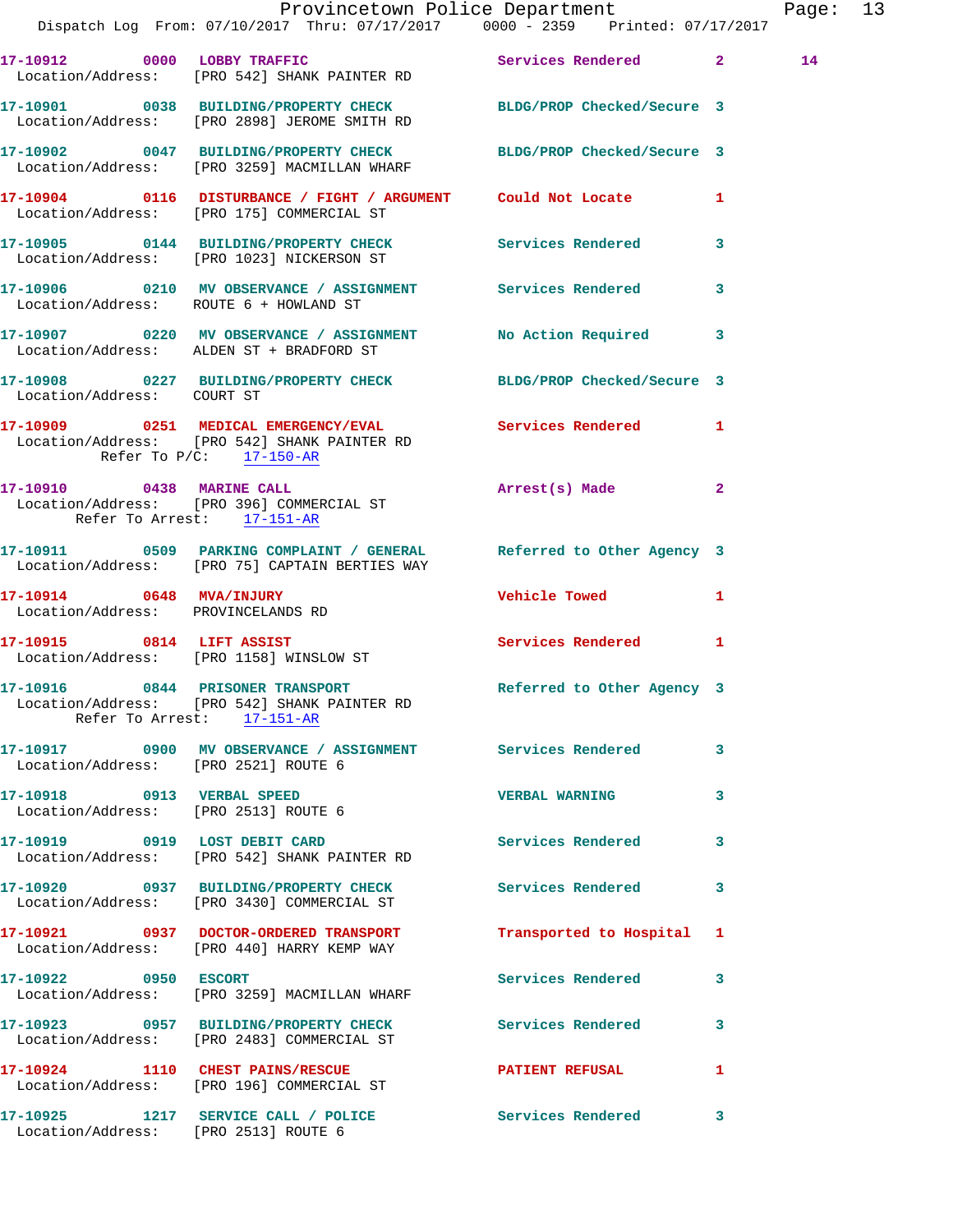| 17-10927 1232 MV DISABLED                                                | Location/Address: [PRO 3671] COMMERCIAL ST                                                                 | Services Rendered 2        |                |
|--------------------------------------------------------------------------|------------------------------------------------------------------------------------------------------------|----------------------------|----------------|
|                                                                          | 17-10928 1258 BUILDING/PROPERTY CHECK<br>Location/Address: [PRO 2499] RACE POINT RD                        | SPOKEN TO                  | 3              |
| 17-10929 1258 DOG ON ROOF                                                | Location/Address: [PRO 1771] CONWELL ST                                                                    | Services Rendered          | $\overline{2}$ |
| 17-10930 1312 LOST HOTEL KEY                                             | Location/Address: [PRO 542] SHANK PAINTER RD                                                               | Services Rendered          | 3              |
| 17-10931 1312 COMPLAINT                                                  | Location/Address: [PRO 2251] COMMERCIAL ST                                                                 | Investigated               | $\mathbf{3}$   |
| 17-10932 1321 FOLLOW UP                                                  | Location/Address: [PRO 752] BRADFORD ST                                                                    | No Action Required         | $\mathbf{2}$   |
| 17-10935 1353 LIFT ASSIST                                                | Location/Address: [PRO 442] HARRY KEMP WAY                                                                 | <b>Services Rendered</b>   | $\mathbf{1}$   |
| Location/Address: [PRO 4048] ROUTE 6                                     | 17-10934 1354 BUILDING/PROPERTY CHECK                                                                      | Services Rendered          | 3              |
| 17-10936 1444 SHOPLIFTER                                                 | Location/Address: [PRO 3167] COMMERCIAL ST                                                                 | Investigated               | $\mathbf{2}$   |
|                                                                          | 17-10937 1450 911 MISDIAL<br>Location/Address: [PRO 515] RACE POINT RD                                     | No Action Required         | 3              |
| 17-10939 1644 FOLLOW UP<br>Refer To $P/C$ : 17-150-AR                    | Location/Address: [PRO 542] SHANK PAINTER RD                                                               | Services Rendered          | $\overline{2}$ |
| 17-10940 1658 MEDICAL EMERGENCY<br>Location/Address: [PRO 1662] PEARL ST |                                                                                                            | No Action Required 1       |                |
|                                                                          | 17-10941 1717 MEDICAL EMERGENCYDOT<br>Location/Address: [PRO 440] HARRY KEMP WAY                           | Transported to Hospital 1  |                |
|                                                                          | 17-10942 1719 BUILDING/PROPERTY CHECK<br>Location/Address: [PRO 3259] MACMILLAN WHARF                      | BLDG/PROP Checked/Secure 3 |                |
|                                                                          | Location/Address: [PRO 395] COMMERCIAL ST                                                                  | <b>FOLLOW UP</b>           | $\mathbf{3}$   |
| $17 - 10944$ 1735 D.O.T.                                                 | Location/Address: [PRO 440] HARRY KEMP WAY                                                                 | Transported to Hospital 1  |                |
| 17-10945 1756 LOST WALLET                                                | Location/Address: [PRO 542] SHANK PAINTER RD                                                               | <b>Services Rendered</b>   | 3              |
| 17-10946 1839 FOLLOW UP                                                  | Location/Address: [PRO 542] SHANK PAINTER RD                                                               | Services Rendered          | $\mathbf{2}$   |
|                                                                          | 17-10947 1903 FOUND PRESCRIPTION GLASSES Services Rendered<br>Location/Address: [PRO 542] SHANK PAINTER RD |                            | 3              |
|                                                                          | 17-10949 1912 MV OBSERVANCE / ASSIGNMENT<br>Location/Address: BRADFORD ST + STANDISH ST                    | <b>Services Rendered</b>   | 3              |
| 17-10950 1916 MV STOP                                                    | Location/Address: [PRO 3004] BRADFORD ST                                                                   | Citation / Warning Issue 3 |                |
| 17-10951 1917 THREATS                                                    | Location/Address: [PRO 1992] COMMERCIAL ST                                                                 | SPOKEN TO                  | $\mathbf{2}$   |
| 17-10952 1920 TRAFFIC CONTROL                                            | Location/Address: COMMERCIAL ST + WINTHROP ST                                                              | Services Rendered          | 3              |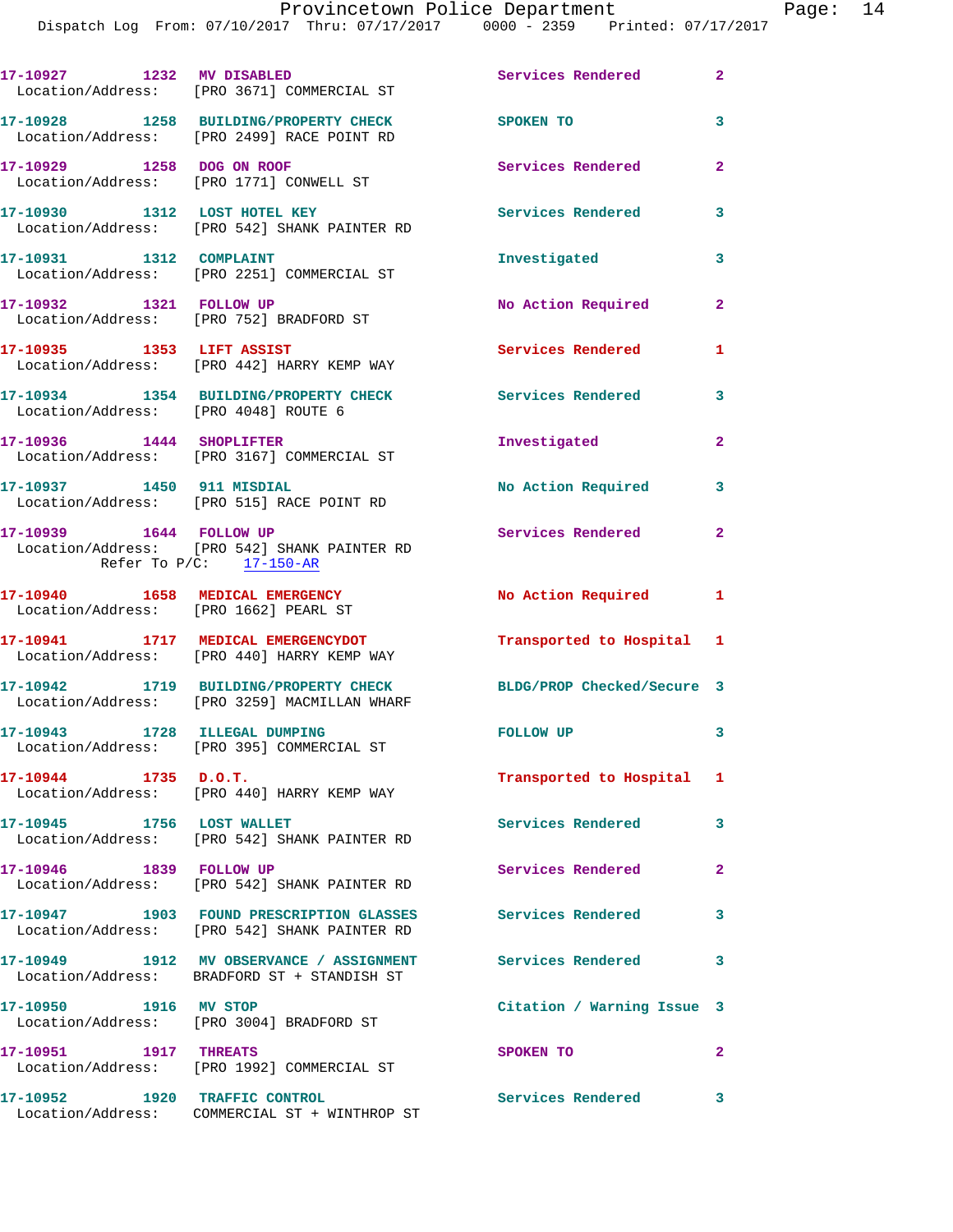|                                                               |                                                                                                       | Provincetown Police Department<br>Dispatch Log From: 07/10/2017 Thru: 07/17/2017 0000 - 2359 Printed: 07/17/2017 | Page: 15 |  |
|---------------------------------------------------------------|-------------------------------------------------------------------------------------------------------|------------------------------------------------------------------------------------------------------------------|----------|--|
|                                                               | Location/Address: WINTHROP ST + COMMERCIAL ST                                                         | 17-10954 1931 MV COLLISION 5ervices Rendered 1                                                                   |          |  |
| 17-10955 1932 911 HANG UP<br>Location/Address: COMMERCIAL ST  |                                                                                                       | <b>PATIENT REFUSAL</b> 1                                                                                         |          |  |
|                                                               |                                                                                                       | 17-10956 1937 MV OBSERVANCE / ASSIGNMENT Services Rendered 3<br>Location/Address: [PRO 106] COMMERCIAL ST        |          |  |
| 17-10957 1938 MV STOP                                         | Location/Address: [PRO 3004] BRADFORD ST                                                              | Citation / Warning Issue 3                                                                                       |          |  |
|                                                               | 17-10958 1939 MEDICAL EMERGENCY<br>Location/Address: [PRO 106] COMMERCIAL ST                          | PATIENT REFUSAL 1                                                                                                |          |  |
|                                                               | 17-10959 1942 ALARM - FIRE<br>Location/Address: [PRO 323] COMMERCIAL ST                               | False Alarm<br>$\mathbf{1}$                                                                                      | 1        |  |
|                                                               | 17-10960 1954 FOLLOW UP<br>Location/Address: [PRO 542] SHANK PAINTER RD<br>Refer To $P/C$ : 17-150-AR | Services Rendered 2                                                                                              |          |  |
|                                                               | Location/Address: [PRO 519] RACE POINT RD                                                             | 17-10961 1958 BUILDING/PROPERTY CHECK BLDG/PROP Checked/Secure 3                                                 |          |  |
| 17-10962 2011 LOST WALLET                                     | Location/Address: [PRO 542] SHANK PAINTER RD                                                          | Services Rendered 3                                                                                              |          |  |
|                                                               |                                                                                                       | 17-10963 2014 BUILDING/PROPERTY CHECK BLDG/PROP Checked/Secure 3<br>Location/Address: [PRO 2540] RACE POINT RD   |          |  |
|                                                               | Location/Address: [PRO 3259] MACMILLAN WHARF                                                          | 17-10964 2022 BUILDING/PROPERTY CHECK BLDG/PROP Checked/Secure 3                                                 |          |  |
|                                                               | 17-10965 2035 PARK, WALK & TALK<br>Location: [PRO 3431] LOPES SQUARE                                  | Services Rendered 2                                                                                              |          |  |
|                                                               | 17-10966 2035 ASSIST CITIZEN<br>Location/Address: [PRO 542] SHANK PAINTER RD                          | Services Rendered 3                                                                                              |          |  |
| Location/Address: COMMERCIAL ST                               |                                                                                                       | 17-10967 2040 BUILDING/PROPERTY CHECK BLDG/PROP Checked/Secure 3                                                 |          |  |
|                                                               | Location/Address: [PRO 204] COMMERCIAL ST                                                             | 17-10968 2040 BUILDING/PROPERTY CHECK BLDG/PROP Checked/Secure 3                                                 |          |  |
| 17-10969 2041 MV STOP<br>Location/Address: [PRO 2513] ROUTE 6 |                                                                                                       | <b>VERBAL WARNING</b><br>3                                                                                       |          |  |
| 17-10971 2101 MV STOP                                         | Location/Address: CARVER ST + BRADFORD ST                                                             | <b>VERBAL WARNING</b><br>3                                                                                       |          |  |
|                                                               | 17-10972 2114 STOLEN PURSE<br>Location/Address: [PRO 253] COMMERCIAL ST                               | Services Rendered<br>$\mathbf{2}$                                                                                |          |  |
|                                                               | Location/Address: [PRO 1638] COMMERCIAL ST                                                            | 17-10973 2129 BUILDING/PROPERTY CHECK BLDG/PROP Checked/Secure 3                                                 |          |  |
| 17-10974 2152 MV STOP                                         | Location/Address: [PRO 1886] BRADFORD ST                                                              | Citation / Warning Issue 3                                                                                       |          |  |
| 17-10975 2212 MV STOP                                         | Location/Address: [PRO 2577] BRADFORD ST                                                              | Citation / Warning Issue 3                                                                                       |          |  |
|                                                               | 17-10976 2239 ASSIST CITIZEN<br>Location/Address: [PRO 113] COMMERCIAL ST                             | Services Rendered 3                                                                                              |          |  |
|                                                               | Location/Address: [PRO 182] COMMERCIAL ST                                                             | 17-10977 2247 BUILDING/PROPERTY CHECK BLDG/PROP Checked/Secure 3                                                 |          |  |
| 17-10978 2252 BY-LAW VIOLATION                                |                                                                                                       | <b>SPOKEN TO</b><br>$\overline{\mathbf{2}}$                                                                      |          |  |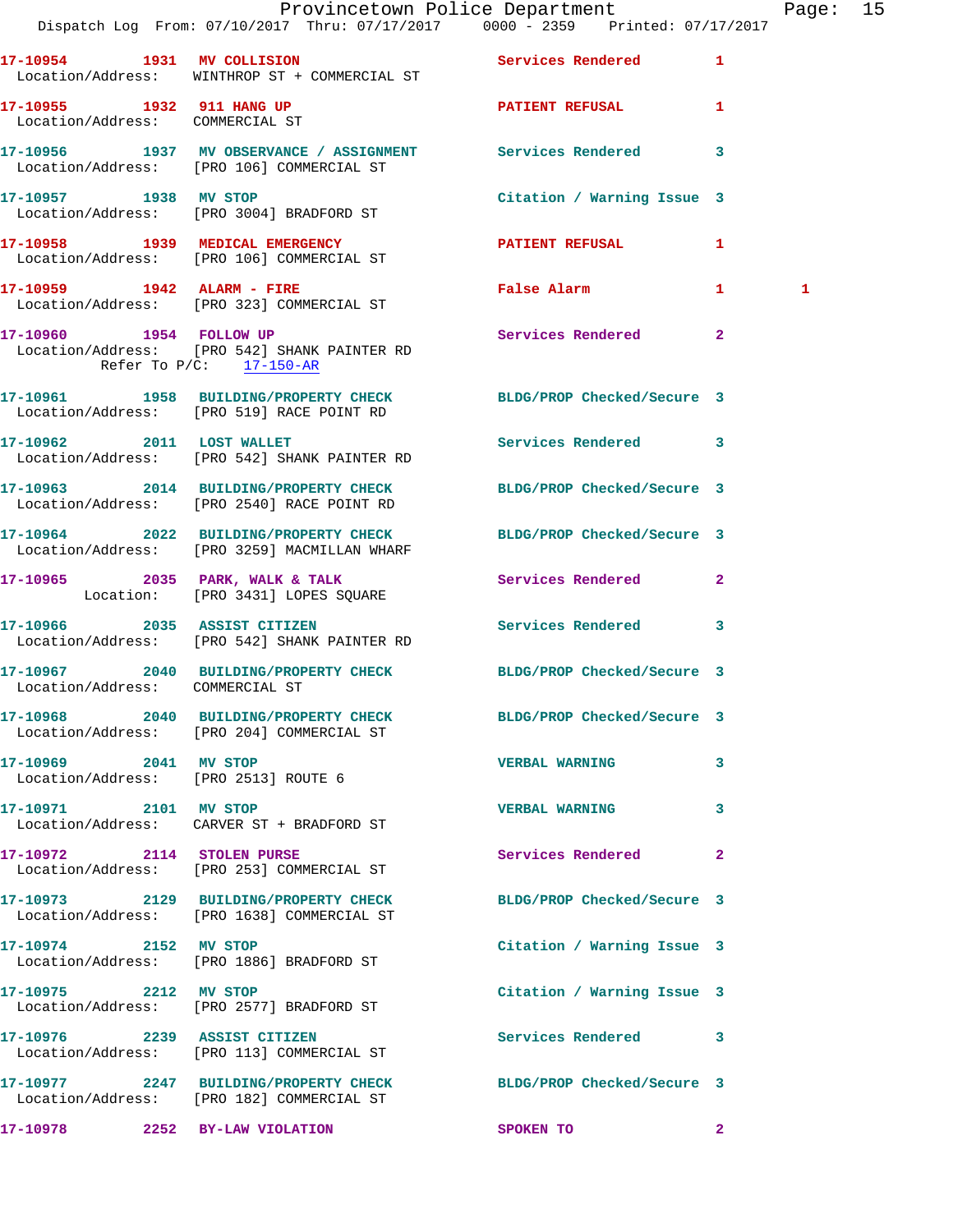|                                   |                                                                                                                  | Provincetown Police Department<br>Dispatch Log From: 07/10/2017 Thru: 07/17/2017 0000 - 2359 Printed: 07/17/2017 | Page: 16 |  |
|-----------------------------------|------------------------------------------------------------------------------------------------------------------|------------------------------------------------------------------------------------------------------------------|----------|--|
|                                   |                                                                                                                  |                                                                                                                  |          |  |
|                                   | Location/Address: [PRO 4080] RYDER ST EXT                                                                        |                                                                                                                  |          |  |
|                                   | 17-10979 2308 BUILDING/PROPERTY CHECK BLDG/PROP Checked/Secure 3<br>Location/Address: [PRO 4080] RYDER ST EXT    |                                                                                                                  |          |  |
|                                   | 17-10980 2323 NOISE COMPLAINT<br>Location/Address: [PRO 1668] WHORFS CT                                          | Unfounded<br>3                                                                                                   |          |  |
|                                   | 17-10982 2342 LOST COIN PURSE Services Rendered 3<br>Location/Address: [PRO 542] SHANK PAINTER RD                |                                                                                                                  |          |  |
|                                   | 17-10983 2351 BUILDING/PROPERTY CHECK BLDG/PROP Checked/Secure 3<br>Location/Address: [PRO 248] COMMERCIAL ST    |                                                                                                                  |          |  |
| For Date: $07/15/2017$ - Saturday |                                                                                                                  |                                                                                                                  |          |  |
|                                   | Location/Address: [PRO 542] SHANK PAINTER RD                                                                     | 17-10984 0017 LOBBY TRAFFIC Services Rendered 3                                                                  | 19       |  |
| Location/Address: GOSNOLD ST      | 17-10986 0023 BUILDING/PROPERTY CHECK BLDG/PROP Checked/Secure 3                                                 |                                                                                                                  |          |  |
|                                   | 17-10987 0033 BUILDING/PROPERTY CHECK BLDG/PROP Checked/Secure 3<br>Location/Address: [PRO 3259] MACMILLAN WHARF |                                                                                                                  |          |  |
|                                   | 17-10988 0054 MV OBSERVANCE / ASSIGNMENT SPOKEN TO<br>Location/Address: BRADFORD ST + RYDER ST                   | 3                                                                                                                |          |  |
|                                   | 17-10989 0106 CARVER ST DETOUR<br>Location/Address: CARVER ST + COMMERCIAL ST                                    | Services Rendered<br>3                                                                                           |          |  |
|                                   | 17-10991 0139 MV OBSERVANCE / ASSIGNMENT Services Rendered<br>Location/Address: BRADFORD ST + RYDER ST           | 3                                                                                                                |          |  |
| Location/Address: [TRU] SHORE RD  | 17-10992 0157 ASSIST AGENCY / MUTUAL AID Referred to Other Agency 3                                              |                                                                                                                  |          |  |
| 17-10993 0218 BIKE ACCIDENT       | Location/Address: [PRO 72] PROVINCELANDS RD                                                                      | Transported to Hospital 2                                                                                        |          |  |
|                                   | 17-10994 0220 SERVE WARRANT<br>Location/Address: [PRO 3442] COMMERCIAL ST<br>Refer To Arrest: 17-152-AR          | Arrest(s) Made<br>3                                                                                              |          |  |
|                                   | 17-10995 0240 BY-LAW VIOLATION<br>Location/Address: [PRO 106] COMMERCIAL ST                                      | <b>VERBAL WARNING</b><br>$\mathbf{2}$                                                                            |          |  |
|                                   | 17-10996 0342 MV COMPLAINT/BLOCKING<br>Location/Address: [PRO 175] COMMERCIAL ST                                 | <b>Services Rendered</b><br>$\mathbf{2}$                                                                         |          |  |
|                                   | 17-10997 0350 MEDICAL EMERGENCY/BP<br>Location/Address: [PRO 542] SHANK PAINTER RD<br>Refer To Arrest: 17-152-AR | Services Rendered<br>1                                                                                           |          |  |
|                                   | 17-10998 0429 BUILDING/PROPERTY CHECK BLDG/PROP Checked/Secure 3<br>Location/Address: [PRO 488] MAYFLOWER ST     |                                                                                                                  |          |  |
|                                   | 17-10999 0436 MEDICAL EMERGENCY/FALL<br>Location/Address: [PRO 1566] CONWELL ST                                  | Transported to Hospital 1                                                                                        |          |  |
|                                   | 17-11000 0508 BUILDING/PROPERTY CHECK Services Rendered<br>Location/Address: [PRO 433] RYDER ST EXT              | 3                                                                                                                |          |  |
|                                   | 17-11001 0526 MV OBSERVANCE / ASSIGNMENT Services Rendered<br>Location/Address: HOWLAND ST + BRADFORD ST         | 3                                                                                                                |          |  |
|                                   | 17-11002 0749 PARKING COMPLAINT / GENERAL Services Rendered<br>Location/Address: [PRO 3456] RYDER ST EXT         | 3                                                                                                                |          |  |
| 17-11015 0800 MV COLLISION        |                                                                                                                  | Services Rendered 1                                                                                              |          |  |
|                                   |                                                                                                                  |                                                                                                                  |          |  |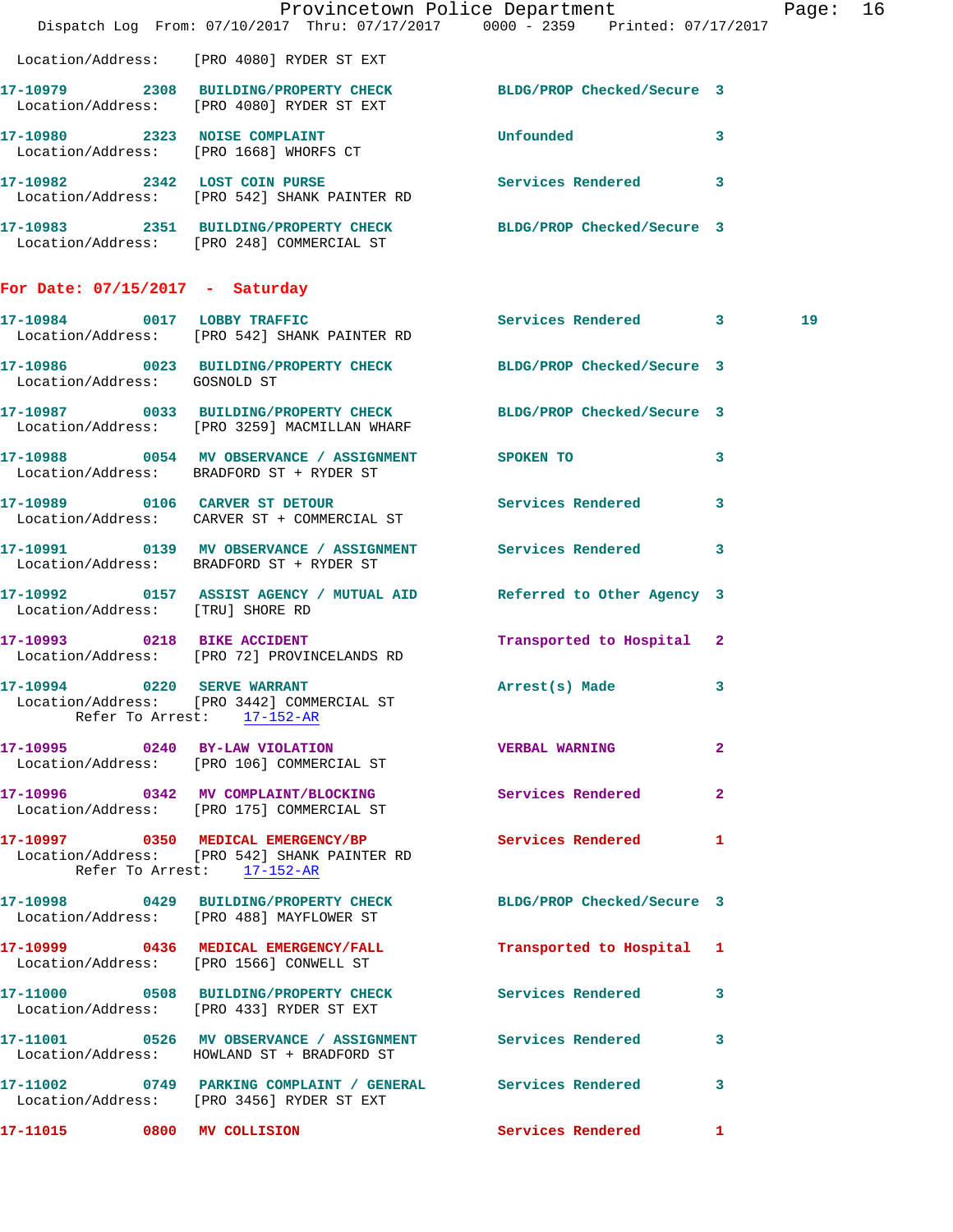|                                                                | Dispatch Log From: 07/10/2017 Thru: 07/17/2017 0000 - 2359 Printed: 07/17/2017                             | Provincetown Police Department | Page: 17                |  |
|----------------------------------------------------------------|------------------------------------------------------------------------------------------------------------|--------------------------------|-------------------------|--|
| Location/Address: COMMERCIAL ST<br>Refer To Accident: 17-47-AC |                                                                                                            |                                |                         |  |
|                                                                | 17-11003 0801 MV OBSERVANCE / ASSIGNMENT Services Rendered 3<br>Location/Address: [PRO 2977] COMMERCIAL ST |                                |                         |  |
| Location/Address: [TRU] SHORE RD                               | 17-11004 0814 ASSIST AGENCY / MUTUAL AID Services Rendered                                                 |                                | $\overline{\mathbf{3}}$ |  |
|                                                                | 17-11005 0844 HAZARDS<br>Location/Address: [PRO 1202] COMMERCIAL ST                                        | Services Rendered              | $\overline{2}$          |  |
|                                                                | 17-11006 0850 MEDICAL EMERGENCY/GLUCOSE Services Rendered<br>Location/Address: [PRO 1892] SHANK PAINTER RD |                                | $\mathbf{1}$            |  |
| 17-11007 0856 MV STOP                                          | Location/Address: [PRO 121] COMMERCIAL ST                                                                  | <b>VERBAL WARNING</b>          | $\mathbf{3}$            |  |
| Location: [TRU] CASTLE HILL                                    | 17-11008 0912 ASSIST AGENCY / MUTUAL AID Services Rendered                                                 |                                | $\overline{\mathbf{3}}$ |  |
| Location/Address: COMMERCIAL ST                                | 17-11010 0922 B & E / BURGLARY                                                                             | <b>Services Rendered</b>       | $\overline{2}$          |  |
| 17-11011 0929 LOST WALLET                                      | Location/Address: [PRO 542] SHANK PAINTER RD                                                               | Services Rendered 3            |                         |  |
|                                                                | 17-11012 0935 BUILDING/PROPERTY CHECK BLDG/PROP Checked/Secure 3                                           |                                |                         |  |

 Location/Address: [PRO 2500] COMMERCIAL ST **17-11014 0958 BUILDING/PROPERTY CHECK Services Rendered 3** 

Location/Address: [PRO 3259] MACMILLAN WHARF

**17-11016 1016 PARK, WALK & TALK Services Rendered 2**  Location/Address: [PRO 3259] MACMILLAN WHARF

Location/Address: [PRO 4003] COMMERCIAL ST

Location/Address: [PRO 1329] COMMERCIAL ST

**17-11019 1055 MEDICAL EMERGENCY Transported to Hospital 1**  Location/Address: [PRO 440] HARRY KEMP WAY

**17-11021 1136 MV COMPLAINT SPOKEN TO 2**  Location/Address: ROUTE 6

**17-11022 1141 LANDLORD/TENANT Arrest(s) Made 2**  Location/Address: [PRO 2750] COMMERCIAL ST Refer To P/C: 17-153-AR

Location/Address: ROUTE 6 + SNAIL RD

Location/Address: [PRO 2750] COMMERCIAL ST

Location/Address: [PRO 574] WINSLOW ST

Location/Address: [PRO 4080] RYDER ST EXT

**17-11029 1335 LOST IPHONE 6 PLUS Services Rendered 3**  Location/Address: [PRO 542] SHANK PAINTER RD

17-11033 1400 ANIMAL CALL Services Rendered 2

Location/Address: [PRO 2754] ROUTE 6

**17-11034 1407 MV HIT & RUN Services Rendered 2** 

**17-11017 1040 MV COLLISION SPOKEN TO 1 17-11018 1054 PARKING COMPLAINT / GENERAL No Action Required 3** 

**17-11023** 1146 MV STOP SPOKEN TO 3

**17-11026 1233 MEDICAL EMERGENCY Services Rendered 1** 

**17-11027 1241 ANIMAL CALL SPOKEN TO 2** 

**17-11028 1324 BUILDING/PROPERTY CHECK BLDG/PROP Checked/Secure 3**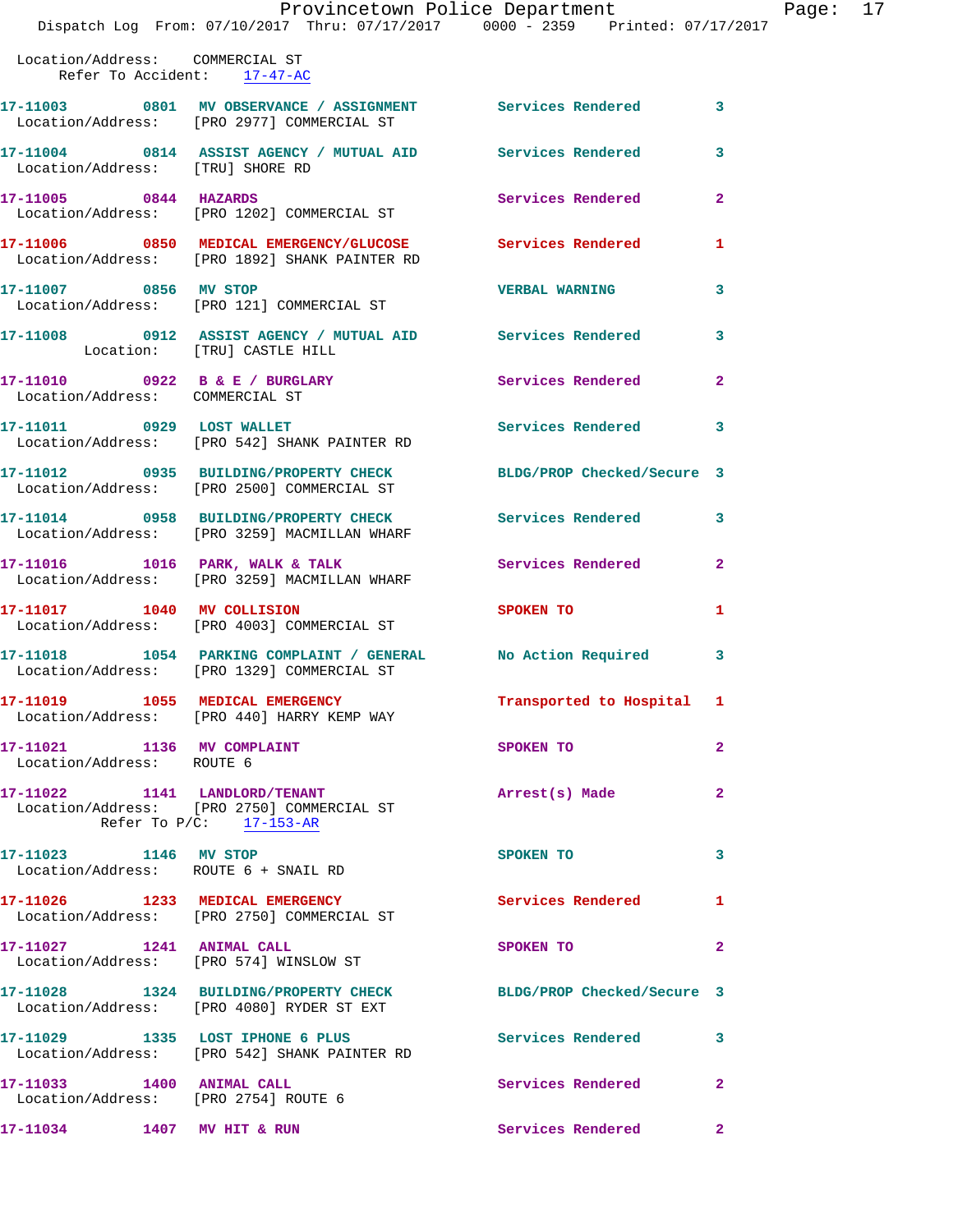|                                                         | Provincetown Police Department<br>Dispatch Log From: 07/10/2017 Thru: 07/17/2017 0000 - 2359 Printed: 07/17/2017             |                            |                |
|---------------------------------------------------------|------------------------------------------------------------------------------------------------------------------------------|----------------------------|----------------|
|                                                         |                                                                                                                              |                            |                |
|                                                         | Location/Address: [PRO 2136] COMMERCIAL ST                                                                                   |                            |                |
|                                                         | 17-11035 1533 MV OBSERVANCE / ASSIGNMENT Services Rendered<br>Location/Address: [PRO 2647] SHANK PAINTER RD                  |                            | 3              |
| 17-11036 1546 MV STOP                                   | Location/Address: SHANK PAINTER RD                                                                                           | <b>VERBAL WARNING</b>      | 3              |
|                                                         | 17-11038 1549 ASSIST CITIZEN<br>Location/Address: [PRO 2675] COMMERCIAL ST                                                   | Services Rendered          | 3              |
|                                                         | 17-11039 1556 STREET PERFORMER COMPLAINT SPOKEN TO<br>Location/Address: RYDER ST + COMMERCIAL ST                             |                            | 3              |
|                                                         | 17-11041 1645 MV COLLISION<br>Location/Address: [PRO 3430] COMMERCIAL ST                                                     | <b>Services Rendered</b>   | 1              |
|                                                         | 17-11043 1700 MEDICAL EMERGENCY Services Rendered<br>Location/Address: [PRO 146] COMMERCIAL ST<br>Refer To $P/C$ : 17-154-AR |                            | 1              |
|                                                         | 17-11044 1705 BIKE ACCIDENT<br>Location/Address: PROVINCELANDS RD                                                            | Services Rendered          | $\overline{a}$ |
|                                                         | 17-11045 1749 MV OBSERVANCE / ASSIGNMENT Services Rendered<br>Location/Address: [PRO 3670] SHANK PAINTER RD                  |                            | 3              |
|                                                         | 17-11046 1800 ALLERGIC REACTION<br>Location/Address: [PRO 1892] SHANK PAINTER RD                                             | <b>PATIENT REFUSAL</b>     | 1              |
|                                                         | 17-11048 1811 MEDICAL EMERGENCY<br>Location/Address: [PRO 1545] COMMERCIAL ST                                                | Transported to Hospital    | 1              |
|                                                         | 17-11049 1826 MEDICAL EMERGENCY<br>Location/Address: [PRO 597] COMMERCIAL ST                                                 | <b>PATIENT REFUSAL</b>     | 1              |
| Location/Address: RYDER ST                              | 17-11050 1849 MV HIT & RUN/PAST OCCURRED Services Rendered                                                                   |                            | 3              |
|                                                         | 17-11051 1917 MV OBSERVANCE / ASSIGNMENT Services Rendered<br>Location/Address: SHANK PAINTER RD + BRADFORD ST               |                            | 3              |
| 17-11052 1923 MV STOP<br>Location/Address: ATLANTIC AVE |                                                                                                                              | <b>VERBAL WARNING</b>      | 3              |
| Location/Address: COMMERCIAL ST                         | 17-11053 1928 SERVICE CALL / POLICE                                                                                          | <b>SPOKEN TO</b>           | 3              |
|                                                         | 17-11054 2001 BUILDING/PROPERTY CHECK<br>Location/Address: [PRO 3259] MACMILLAN WHARF                                        | <b>Services Rendered</b>   | 3              |
| 17-11055 2011 BAR CHECK                                 | Location/Address: [PRO 272] COMMERCIAL ST                                                                                    | BLDG/PROP Checked/Secure 2 |                |
|                                                         | 17-11057 2036 BUILDING/PROPERTY CHECK<br>Location/Address: [PRO 3259] MACMILLAN WHARF                                        | BLDG/PROP Checked/Secure 3 |                |
| 17-11058 2043 BAR CHECK                                 | Location/Address: [PRO 129] COMMERCIAL ST                                                                                    | BLDG/PROP Checked/Secure 2 |                |
|                                                         | 17-11059 2044 SERVICE CALL / POLICE<br>Location/Address: [PRO 539] SHANK PAINTER RD                                          | <b>Services Rendered</b>   | 3              |
| Location/Address: GOSNOLD ST                            | 17-11060 2047 BUILDING/PROPERTY CHECK                                                                                        | BLDG/PROP Checked/Secure 3 |                |
|                                                         | 17-11061 2057 LOST MAD.L.<br>Location/Address: [PRO 342] COMMERCIAL ST                                                       | Services Rendered          | 3              |
|                                                         |                                                                                                                              | Transported to Hospital 1  |                |

Location/Address: [PRO 542] SHANK PAINTER RD

Page: 18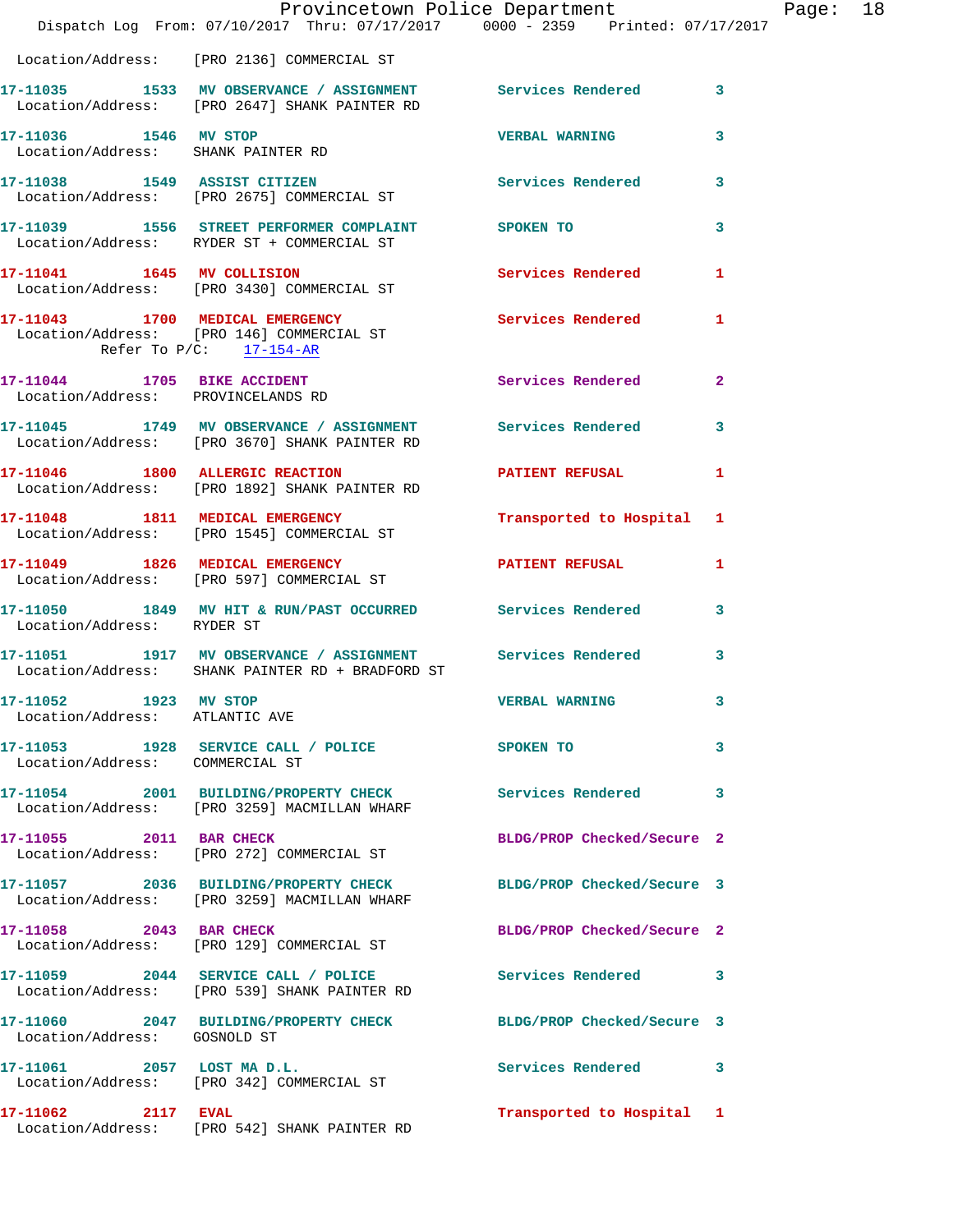|                                                                     | Provincetown Police Department<br>Dispatch Log From: 07/10/2017 Thru: 07/17/2017 0000 - 2359 Printed: 07/17/2017           |                            |                | Page |
|---------------------------------------------------------------------|----------------------------------------------------------------------------------------------------------------------------|----------------------------|----------------|------|
|                                                                     | Refer To Arrest: 17-152-AR                                                                                                 |                            |                |      |
|                                                                     | 17-11063 2123 RYDER ST BARRICADE Services Rendered 3<br>Location/Address: RYDER ST + COMMERCIAL ST                         |                            |                |      |
|                                                                     | 17-11064 2128 MEDICAL EMERGENCY<br>Location/Address: [PRO 564] BAYBERRY AVE                                                | Transported to Hospital 1  |                |      |
|                                                                     | 17-11065 2148 MV OBSERVANCE / ASSIGNMENT Services Rendered<br>Location/Address: [PRO 1892] SHANK PAINTER RD                |                            | 3              |      |
|                                                                     | 17-11066 2216 BUILDING/PROPERTY CHECK BLDG/PROP Checked/Secure 3<br>Location/Address: [PRO 4080] RYDER ST EXT              |                            |                |      |
| Refer To Arrest: 17-156-AR                                          | 17-11068 2234 FAILURE TO STOP Arrest(s) Made<br>Location/Address: [PRO 779] BROWNE ST                                      |                            | $\overline{a}$ |      |
|                                                                     | 17-11069 2248 COMPLAINT<br>Location/Address: JEROME SMITH RD                                                               | <b>GONE ON ARRIVAL</b>     | 3              |      |
|                                                                     | 17-11070 2304 LOST WALLET<br>Location/Address: [PRO 542] SHANK PAINTER RD                                                  | Services Rendered          | 3              |      |
|                                                                     | 17-11071 2306 LOST CA D.L.<br>Location/Address: [PRO 542] SHANK PAINTER RD<br>Location/Address: [PRO 542] SHANK PAINTER RD |                            | 3              |      |
|                                                                     | 17-11072 2309 NOISE COMPLAINT/LIC COMP<br>Location/Address: [PRO 3443] COMMERCIAL ST                                       |                            | 3              |      |
| Location/Address: RYDER ST                                          | 17-11073 2311 MISSING PERSON                                                                                               | <b>Services Rendered</b>   | 1              |      |
| Location/Address: [PRO 970] KINGS WAY<br>Refer To Arrest: 17-156-AR | 17-11074 2325 FOLLOW UP                                                                                                    | Could Not Locate           | $\overline{a}$ |      |
| Refer To Arrest: 17-156-AR                                          | 17-11076 2336 FOLLOW UP<br>Location/Address: [PRO 542] SHANK PAINTER RD                                                    | <b>SPOKEN TO</b>           | $\mathbf{2}$   |      |
| 17-11077 2346 MARINE CALL                                           | Location/Address: [PRO 2543] MACMILLAN WHARF                                                                               | <b>GONE ON ARRIVAL</b>     |                |      |
| For Date: 07/16/2017 - Sunday                                       |                                                                                                                            |                            |                |      |
|                                                                     | 17-11078 0000 LOBBY TRAFFIC<br>Location/Address: [PRO 542] SHANK PAINTER RD                                                | Services Rendered 2        |                | 30   |
|                                                                     | 17-11079 0010 MV OBSERVANCE / ASSIGNMENT No Action Required<br>Location/Address: RYDER ST + BRADFORD ST                    |                            | 3              |      |
| 17-11080 0011 TRANSPORT                                             | Location/Address: [PRO 542] SHANK PAINTER RD                                                                               | Services Rendered          | 3              |      |
| 17-11081 0016 MV STOP                                               | Location/Address: [PRO 2420] BRADFORD ST                                                                                   | Citation / Warning Issue 3 |                |      |
| 17-11082 0019 COMPLAINT                                             | Location/Address: [PRO 208] COMMERCIAL ST<br>Refer To Arrest: 17-157-AR                                                    | Arrest(s) Made             | 3              |      |
|                                                                     | 17-11083 0023 COMPLAINT<br>Location/Address: [PRO 526] RYDER ST EXT                                                        | SPOKEN TO                  | 3              |      |
|                                                                     | 17-11084 0040 BUILDING/PROPERTY CHECK BLDG/PROP Checked/Secure 3<br>Location/Address: [PRO 4080] RYDER ST EXT              |                            |                |      |

**17-11085 0118 ASSAULT Arrest(s) Made 1**  Location/Address: [PRO 3276] COMMERCIAL ST

Page: 19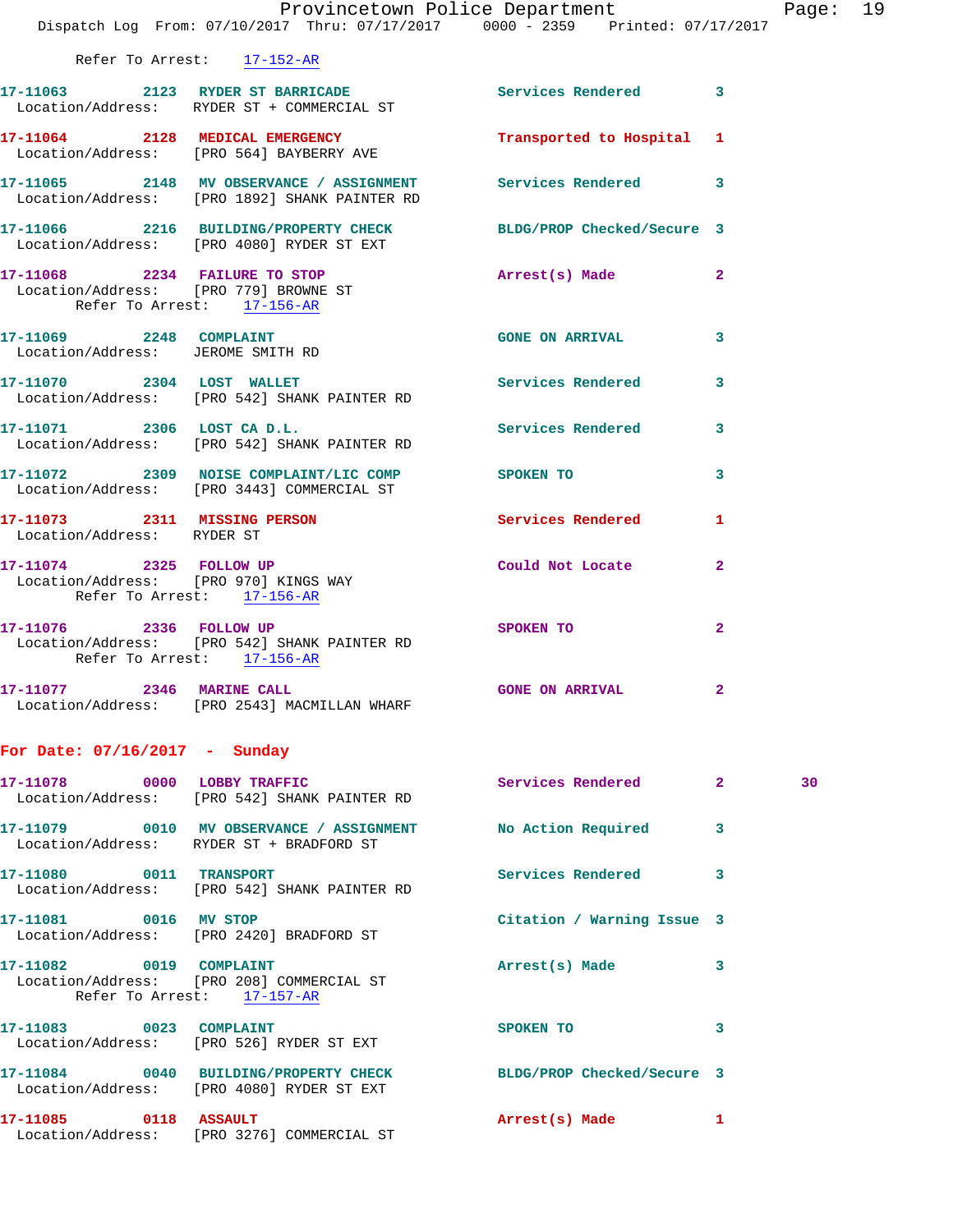|                                                               | Dispatch Log From: 07/10/2017 Thru: 07/17/2017 0000 - 2359 Printed: 07/17/2017                                            | Provincetown Police Department |              | Page: 20 |  |
|---------------------------------------------------------------|---------------------------------------------------------------------------------------------------------------------------|--------------------------------|--------------|----------|--|
|                                                               | Refer To Arrest: 17-158-AR                                                                                                |                                |              |          |  |
| Location/Address: [PRO 2754] ROUTE 6                          | 17-11086 0142 SERVICE CALL / POLICE                                                                                       | Services Rendered 3            |              |          |  |
|                                                               | 17-11087 0212 STAFF ON SITE<br>Location/Address: [PRO 3276] COMMERCIAL ST                                                 | Services Rendered 3            |              |          |  |
|                                                               | 17-11089 0242 MISSING PERSON<br>Location/Address: [PRO 3430] COMMERCIAL ST                                                | Services Rendered 1            |              |          |  |
|                                                               | 17-11088 0248 ESCORT / TRANSPORT BHOC Transferred Custody 3<br>Location: [PRO 3438] BARNSTABLE COUNTY HOUSE OF CORRECTION |                                |              |          |  |
|                                                               | 17-11090 0413 MEDICAL EMERGENCY<br>Location/Address: [PRO 1357] COMMERCIAL ST                                             | Transported to Hospital 1      |              |          |  |
|                                                               | 17-11091 0523 BUILDING/PROPERTY CHECK BLDG/PROP Checked/Secure 3<br>Location/Address: [PRO 1778] SHANK PAINTER RD         |                                |              |          |  |
|                                                               | 17-11092 0527 BUILDING/PROPERTY CHECK BLDG/PROP Checked/Secure 3<br>Location/Address: [PRO 545] SHANK PAINTER RD          |                                |              |          |  |
| Location/Address: HOWLAND ST + ROUTE 6                        | 17-11093 0543 MV OBSERVANCE / ASSIGNMENT Services Rendered 3                                                              |                                |              |          |  |
| 17-11094 0734 MV STOP                                         | Location/Address: [PRO 539] SHANK PAINTER RD                                                                              | <b>VERBAL WARNING</b>          | $\mathbf{3}$ |          |  |
| 17-11095 0800 MV STOP<br>Location/Address: [PRO 2519] ROUTE 6 |                                                                                                                           | <b>VERBAL WARNING</b>          | 3            |          |  |
| 17-11096 0834 MV STOP                                         | Location/Address: [PRO 2490] PROVINCELANDS RD                                                                             | <b>VERBAL WARNING</b>          | 3            |          |  |
|                                                               | 17-11097 0846 MV OBSERVANCE / ASSIGNMENT Services Rendered 3<br>Location/Address: [PRO 3296] SHANK PAINTER RD             |                                |              |          |  |
| 17-11098 0857 MV STOP                                         | Location/Address: [PRO 530] SHANK PAINTER RD                                                                              | Citation / Warning Issue 3     |              |          |  |
|                                                               | 17-11099 0915 MV OBSERVANCE / ASSIGNMENT Services Rendered 3<br>Location/Address: [PRO 18] BRADFORD ST                    |                                |              |          |  |
|                                                               | 17-11100 0922 LOST WALLET<br>Location/Address: [PRO 542] SHANK PAINTER RD                                                 | Services Rendered 3            |              |          |  |
|                                                               | 17-11101 0924 MV STOP<br>Location/Address: [PRO 1506] BRADFORD ST                                                         | Citation / Warning Issue 3     |              |          |  |
| 17-11102 0948 MV STOP                                         | Location/Address: [PRO 588] SHANK PAINTER RD                                                                              | Citation / Warning Issue 3     |              |          |  |
|                                                               | 17-11103 1007 MEDICAL EMERGENCY/HEART<br>Location/Address: [PRO 1758] BRADFORD ST                                         | Transported to Hospital 1      |              |          |  |
|                                                               | 17-11105 1104 BUILDING/PROPERTY CHECK<br>Location/Address: [PRO 2483] COMMERCIAL ST                                       | Services Rendered 3            |              |          |  |
|                                                               | 17-11106 1115 PARK, WALK & TALK<br>Location/Address: [PRO 105] COMMERCIAL ST                                              | Services Rendered              | $\mathbf{2}$ |          |  |
|                                                               | 17-11107 1151 PARK, WALK & TALK<br>Location: [PRO 3431] LOPES SQUARE                                                      | No Action Required             | $\mathbf{2}$ |          |  |
| 17-11108 1235 MV STOP                                         | Location/Address: [PRO 3296] SHANK PAINTER RD                                                                             | <b>VERBAL WARNING</b>          | 3            |          |  |
| Location/Address: [PRO 3440] ROUTE 6                          | 17-11109 1251 MV OBSERVANCE / ASSIGNMENT Services Rendered 3                                                              |                                |              |          |  |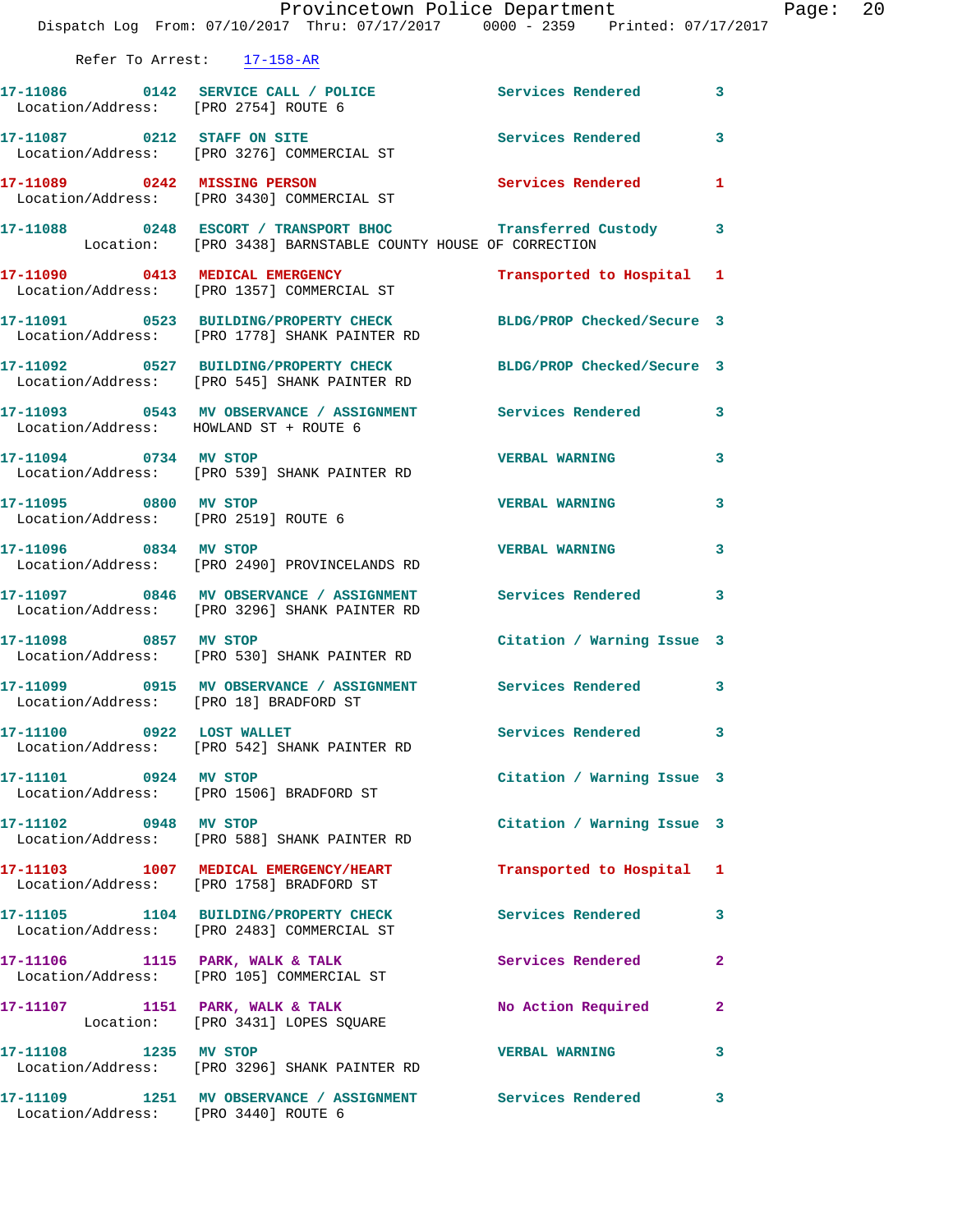|                                                                                           | Provincetown Police Department<br>Dispatch Log From: 07/10/2017 Thru: 07/17/2017 0000 - 2359 Printed: 07/17/2017 |                            |                |
|-------------------------------------------------------------------------------------------|------------------------------------------------------------------------------------------------------------------|----------------------------|----------------|
| Location/Address: [PRO 2513] ROUTE 6                                                      | 17-11111 1309 ASSIST AGENCY / MUTUAL AID Services Rendered                                                       |                            | 3              |
|                                                                                           | 17-11112 1321 MV OBSERVANCE / ASSIGNMENT Services Rendered<br>Location/Address: PROVINCE RD + SHANK PAINTER RD   |                            | 3              |
| 17-11113 1327 MV STOP<br>Location/Address: SHANK PAINTER RD                               |                                                                                                                  | Citation / Warning Issue 3 |                |
| 17-11114 1342 MV STOP                                                                     | Location/Address: [PRO 2543] MACMILLAN WHARF                                                                     | Citation / Warning Issue 3 |                |
| Refer To Summons: 17-160-AR                                                               | 17-11115 1405 MV HIT & RUN<br>Location/Address: [PRO 3432] COMMERCIAL ST                                         | Investigated               | $\mathbf{2}$   |
| Location/Address: [PRO 32] BRADFORD ST                                                    | 17-11117 1449 LOST PROPERTY CHEVY KEY Services Rendered                                                          |                            | 3              |
| 17-11118   1500   FOLLOW UP                                                               | Location/Address: [PRO 542] SHANK PAINTER RD                                                                     | <b>SPOKEN TO</b>           | $\overline{a}$ |
| 17-11119 1516 SHOPLIFTER<br>Location/Address: COMMERCIAL ST<br>Refer To Arrest: 17-159-AR |                                                                                                                  | Arrest(s) Made             | $\mathbf{2}$   |
| 17-11121 1535 VERBAL ARGUMENT                                                             | Location/Address: STANDISH ST + COMMERCIAL ST                                                                    | Peace Restored             | 1              |
|                                                                                           | 17-11122 1547 M/V BLOCKING DRIVEWAY<br>Location/Address: [PRO 1354] COMMERCIAL ST                                | Citation / Warning Issue 3 |                |
| 17-11123    1643    LOST WALLET                                                           | Location/Address: [PRO 542] SHANK PAINTER RD                                                                     | Services Rendered          | 3              |
| 17-11124 1726 LOST WALLET                                                                 | Location/Address: [PRO 542] SHANK PAINTER RD                                                                     | <b>Services Rendered</b>   | 3              |
|                                                                                           | 17-11126 1738 MV OBSERVANCE / ASSIGNMENT Services Rendered<br>Location/Address: SHANK PAINTER RD + BRADFORD ST   |                            | 3              |
| 17-11127 1743 NOISE COMPLAINT                                                             | Location/Address: [PRO 3741] COMMERCIAL ST                                                                       | Services Rendered          | 3              |
| 17-11128 1748 BY-LAW VIOLATION                                                            | Location/Address: [PRO 2543] MACMILLAN WHARF                                                                     | SPOKEN TO                  | $\overline{a}$ |
| 17-11129 1757 MV STOP                                                                     | Location/Address: [PRO 59] BRADFORD ST                                                                           | <b>VERBAL WARNING</b>      | 3              |
|                                                                                           | 17-11130 1848 PARK, WALK & TALK<br>Location/Address: [PRO 3442] COMMERCIAL ST                                    | Services Rendered          | $\mathbf{2}$   |
| 17-11131 1934 FOLLOW UP                                                                   | Location/Address: [PRO 274] COMMERCIAL ST                                                                        | Services Rendered          | $\mathbf{2}$   |
| 17-11134 2035 LOST IPHONE 7                                                               | Location/Address: [PRO 542] SHANK PAINTER RD                                                                     | <b>Services Rendered</b>   | 3              |
|                                                                                           | 17-11136 2114 MV COLLISION/MINOR<br>Location/Address: [PRO 539] SHANK PAINTER RD                                 | <b>Services Rendered</b>   | 1              |
| 17-11137 2131 BY-LAW VIOLATION                                                            | Location/Address: [PRO 4080] RYDER ST EXT                                                                        | SPOKEN TO                  | 2              |
| Location/Address: FREEMAN ST                                                              | 17-11138 2209 BUILDING/PROPERTY CHECK                                                                            | BLDG/PROP Checked/Secure 3 |                |
|                                                                                           | 17-11139 2247 BUILDING/PROPERTY CHECK<br>Location/Address: [PRO 4080] RYDER ST EXT                               | BLDG/PROP Checked/Secure 3 |                |

Page: 21